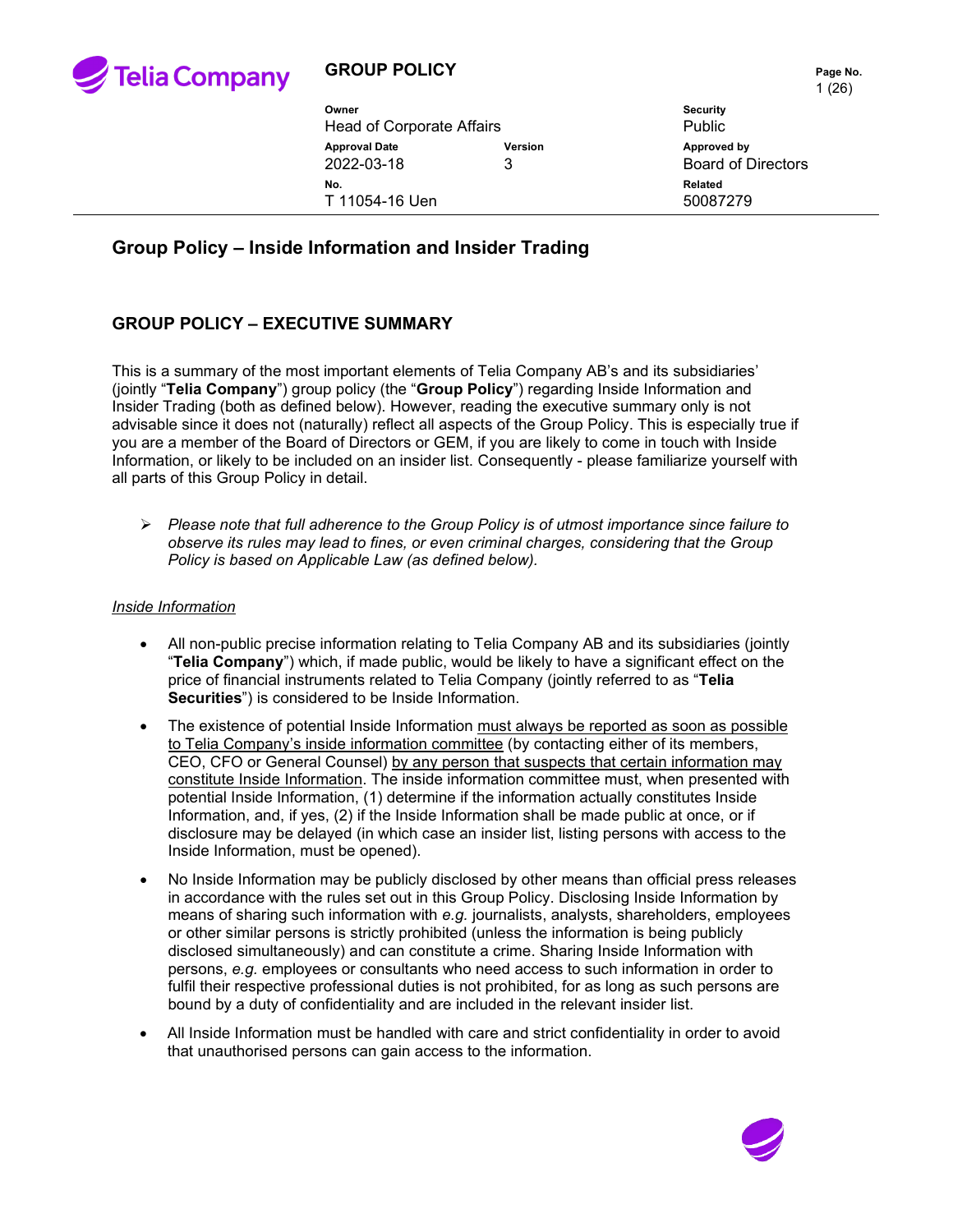

# **GROUP POLICY PAGE 10.** Page No.

|                                    |              | 2(26)                                    |  |
|------------------------------------|--------------|------------------------------------------|--|
| Owner                              |              | <b>Security</b>                          |  |
| <b>Head of Corporate Affairs</b>   |              | Public                                   |  |
| <b>Approval Date</b><br>2022-03-18 | Version<br>3 | Approved by<br><b>Board of Directors</b> |  |
| No.<br>T 11054-16 Uen              |              | <b>Related</b><br>50087279               |  |

#### *Insider Trading and Trading Restrictions*

- All Senior Directors (as defined in section [2.1\)](#page-4-0) are subject to certain trading restrictions and reporting requirements. Certain rules also apply to persons closely associated with them (see section [2.1](#page-4-0) for more information):
	- $\circ$  all Senior Directors are subject to trading restrictions with respect to Telia Securities (see section [3](#page-6-0) for more information);
	- $\circ$  each person that is a Senior Director must send written notice to their closely associated persons and submit a list of such persons to Telia Company. Copies of such notices must be kept; and
	- $\circ$  all Senior Directors and their closely related persons, respectively, must report all transactions in Telia Securities made by them, both to Finansinspektionen and to Telia Company (see section [2.2](#page-5-0) for more information).
- Other persons may from time to time be regarded as insiders with respect to Telia Company if and when they have access to Inside Information (which entails that they should be included in the relevant insider list).
- Persons with access to Inside Information are subject to restrictions with respect to trading Telia Securities (see section [3.1](#page-6-1) for more information), whether or not included in an insider list.
- All Senior Directors and Senior Employees (as defined in section [3.2\)](#page-6-2) are subject to trading restrictions during closed periods, 30 calendar days prior to the announcement of any Telia Company Financial report. Also, such persons may only trade in Telia Company shares and not in any other financial instrument related to Telia Company (see section [3.2](#page-6-2) for more information).

### **1 IDENTIFICATION AND HANDLING OF INSIDE INFORMATION**

#### **1.1 Definition of Inside Information**

For the purpose of the Group Policy, "**Inside Information**" means: information of a precise nature, which has not been made public, relating, directly or indirectly, to Telia Company or to one or more Telia Securities, and which, if it was made public, would be likely to have a significant effect on the prices of Telia Securities. Consequently, information is no longer Inside Information once it has been made public.

The definition included above leaves room for interpretation and for this reason it is up to Telia Company's IIC (as defined below) to determine in each case whether information constitutes Inside Information or not.

 *The existence of potential Inside Information must always be reported as soon as possible to the IIC (by contacting either of its members) by any person that suspects that certain information may constitute Inside Information, so that the IIC can determine its nature*.

A report to the IIC should ideally contain information with respect to the type of (potential) inside information involved, the persons with access to the information (including complete personal and contact

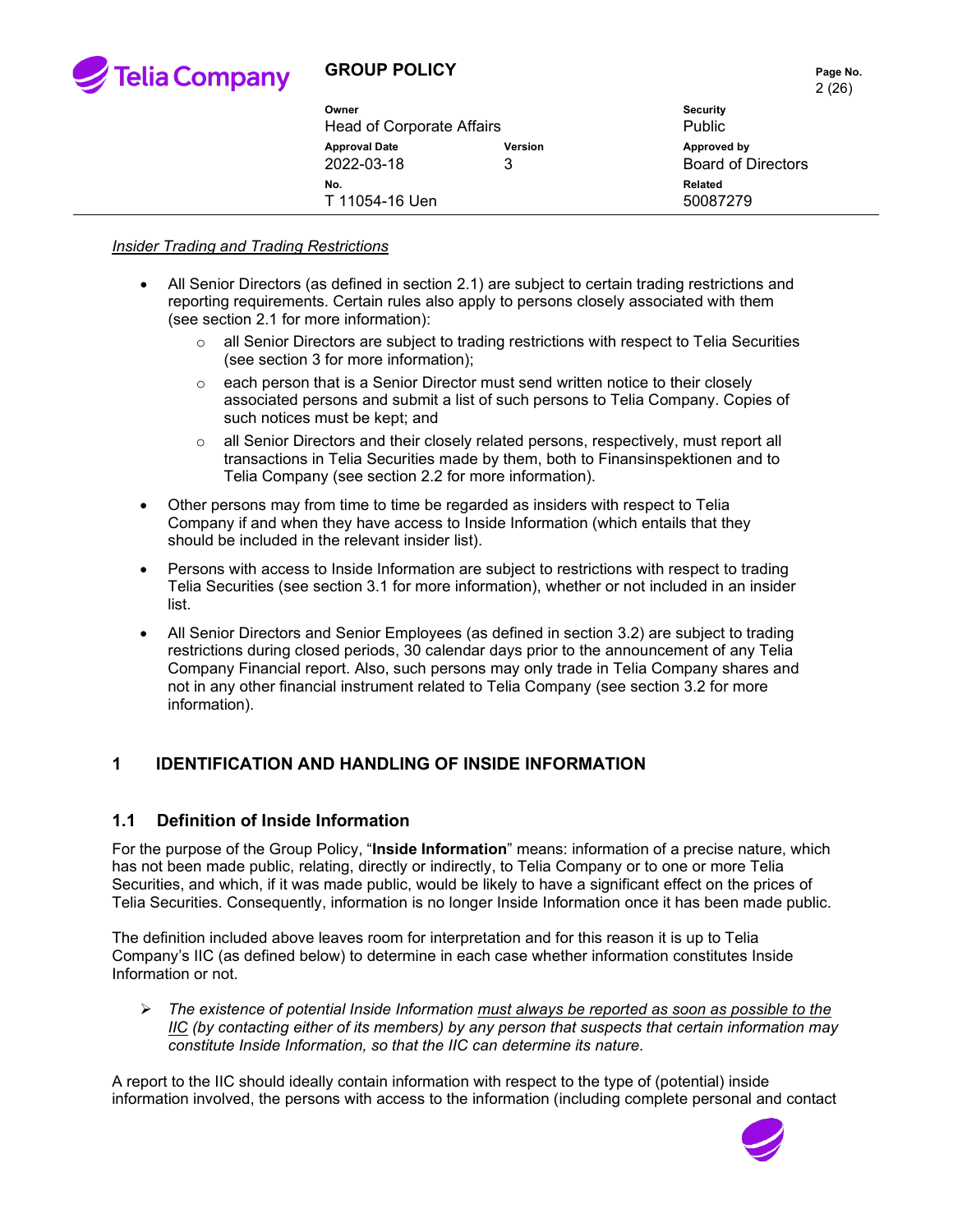

# **GROUP POLICY PAGE 10 AND THE PAGE NO.** Page No.

|       |                                  |         | 3 (26)                    |
|-------|----------------------------------|---------|---------------------------|
| Owner |                                  |         | <b>Security</b>           |
|       | <b>Head of Corporate Affairs</b> |         | <b>Public</b>             |
|       | <b>Approval Date</b>             | Version | Approved by               |
|       | 2022-03-18<br>3                  |         | <b>Board of Directors</b> |
|       | No.                              |         | Related                   |
|       | T 11054-16 Uen                   |         | 50087279                  |
|       |                                  |         |                           |

information), the capacity in which such persons have received the information in question (*i.e.* a description of the individual's role, function and reason for having received the information), the company in which the person is employed, and the date and time when the individuals in question obtained access to the information.

Examples of what could constitute Inside Information include:

- larger M&A deals;
- larger co-operations or joint ventures;
- material disputes or decisions by authorities; and
- material changes in revenue or profits (as compared to what has previously been communicated or indicated).

The above list of examples is non-exhaustive and Inside Information could potentially be related to almost any area (a more comprehensive, yet still non-exhaustive, list of examples is included in Schedule A – Instructions to the IIC).

### **1.2 Inside Information Committee**

Telia Company has formed an inside information committee (the "**IIC**"), consisting of Telia Company's CEO, CFO and General Counsel. As stated above, one of the IIC's objectives is to identify whether certain information constitutes Inside Information or not, but the IIC shall also independently regularly assess whether Inside Information exists within Telia Company.

If the IIC has determined that certain information constitutes Inside Information, it must furthermore determine whether such information must be publicly disclosed as soon as possible (which is the main rule), or whether a delayed disclosure is preferable (and permitted). In case the Inside Information must be publicly disclosed, the rules set out in section [1.3](#page-2-0) shall be observed.

Disclosure of Inside Information may be delayed provided that all conditions set out below are met:

- immediate disclosure is likely to prejudice the legitimate interests of Telia Company;
- delay of disclosure is not likely to mislead the public (primarily when compared to information previously published by Telia Company); and
- Telia Company is able to ensure the confidentiality of that information.

The IIC must record all of its decisions and must also be prepared to share its records with regulatory authorities (for Swedish purposes, Finansinspektionen) upon request. Further information with respect to the IIC and its duties is set out in Schedule A – Instructions to the IIC.

### <span id="page-2-0"></span>**1.3 Handling of Inside Information; Prohibition against Disclosure**

Public disclosure of Inside Information by other means than official press releases is, with few exceptions, strictly prohibited; *unlawful disclosure of Inside Information is a criminal offence and an offender can become subject to prosecution*.

Although disclosure of Inside Information is prohibited, Inside Information may be shared with employees, consultants and other persons who need access to the information in order to be able to fulfil their



3 (26)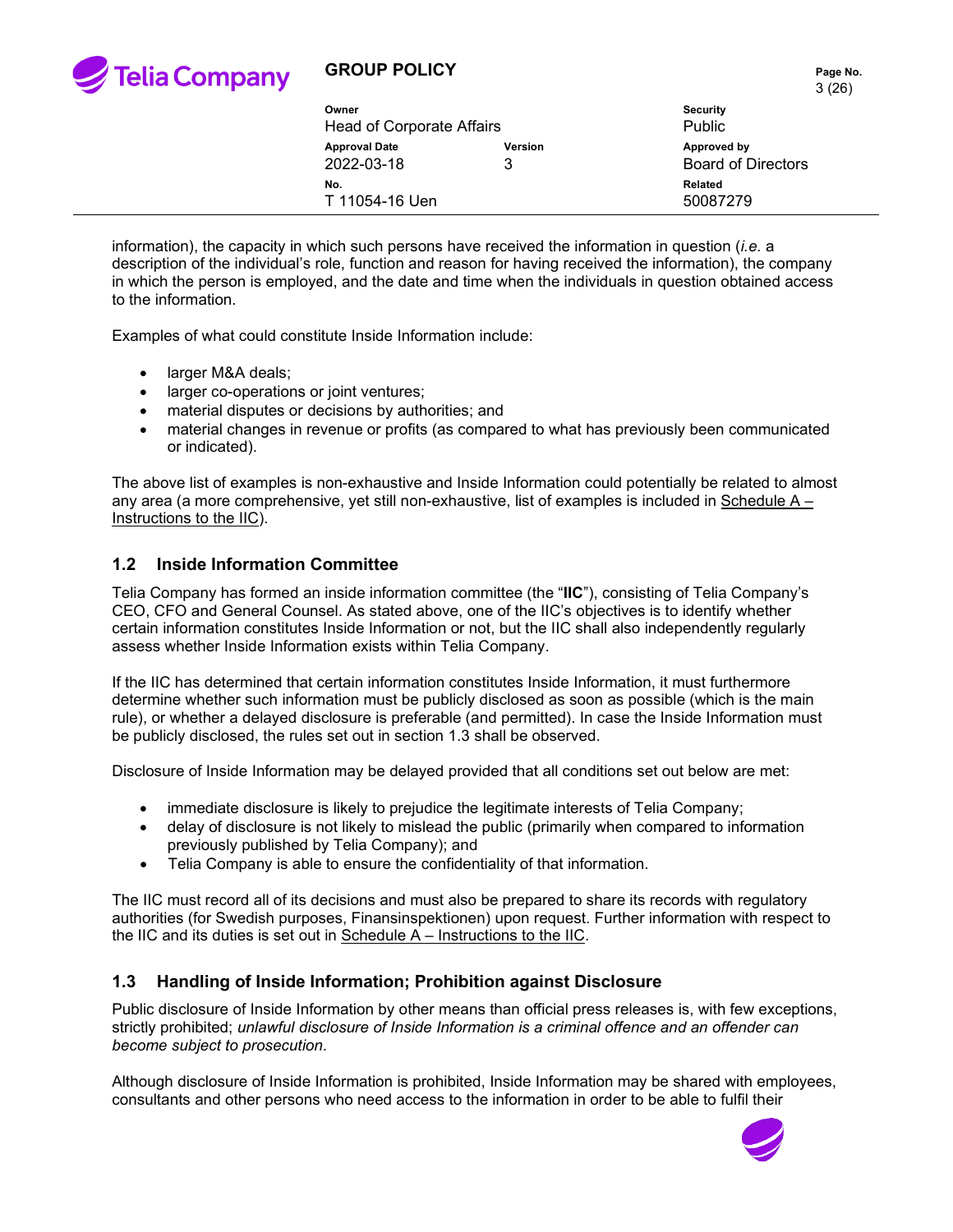

### **GROUP POLICY**

|        | Page No. |
|--------|----------|
| 4 (26) |          |

| Owner<br>Head of Corporate Affairs |                     | <b>Security</b><br>Public                |
|------------------------------------|---------------------|------------------------------------------|
| <b>Approval Date</b><br>2022-03-18 | <b>Version</b><br>2 | Approved by<br><b>Board of Directors</b> |
| No.<br>T 11054-16 Uen              |                     | Related<br>50087279                      |
|                                    |                     |                                          |

professional duties. The decision to share Inside Information with additional persons shall always be taken by the Responsibility Owner (as defined below), or by a person who has otherwise been authorised to take such decisions. Prior to any disclosure, however, it must be ascertained that the intended recipient of the Inside Information is bound by a sufficient duty of confidentiality with respect to the Inside Information (whether by law, ethics rules or contract).

Despite the exception above, disclosure of Inside Information should always be kept to a minimum and a strict "need to know" basis, considering that the risk for unlawful disclosure increases with the number of persons with access to the information.

Furthermore, caution must always be observed in the handling of all Inside Information, so as to limit the risk of unintentional disclosure. Further instructions with respect to the handling of Inside Information can be found in Schedule B – Instructions for Handling of Inside Information.

 *Any person having disclosed Inside Information to an unauthorised person (whether intentionally or unintentionally) must immediately notify the IIC and/or the Responsibility Owner of this, so that the IIC can evaluate if the confidentiality of such Inside Information has been compromised. Any such notification shall contain all the particulars surrounding the disclosure, e.g. (1) which information was disclosed, (2) to which person(s) and (3) at which time. Any such notice should also be accompanied with contact details to the person(s) to which Inside Information was disclosed.*

### **1.4 Disclosure of Inside Information**

The main rule is that Inside Information shall be publicly disclosed as soon as possible when it has been established that the information constitutes Inside Information. Any public disclosure must be made by means of a press release in a manner that secures that Telia Company acts in accordance with Applicable Law. Disclosure must always be co-ordinated with Telia Company's department for Investor Relations and/or Communication, and follow the rules set out in Schedule C – Instruction for Public Disclosure of Inside Information.

### **1.5 Delayed Disclosure of Inside Information**

In case the IIC has resolved that a delayed public disclosure shall apply to certain Inside Information, it shall regularly monitor that the conditions for delayed disclosure remain satisfied (as further describe in Schedule A – Instructions to the IIC). If this is not the case, the Inside Information shall be publicly disclosed as soon as possible.

When the IIC has determined to delay public disclosure of Inside Information, it shall appoint a person responsible for the project or work-stream to which the Inside Information relates (a "**Responsibility Owner**"). The Responsibility Owner is responsible for the opening and maintenance of an insider list (see section [2.3](#page-6-3) below) and for securing that all persons with access to Inside Information have studied the Instruction for Handling of Inside Information. The Responsibility Owner's duties are further described in Schedule D – Instructions to Responsibility Owners.

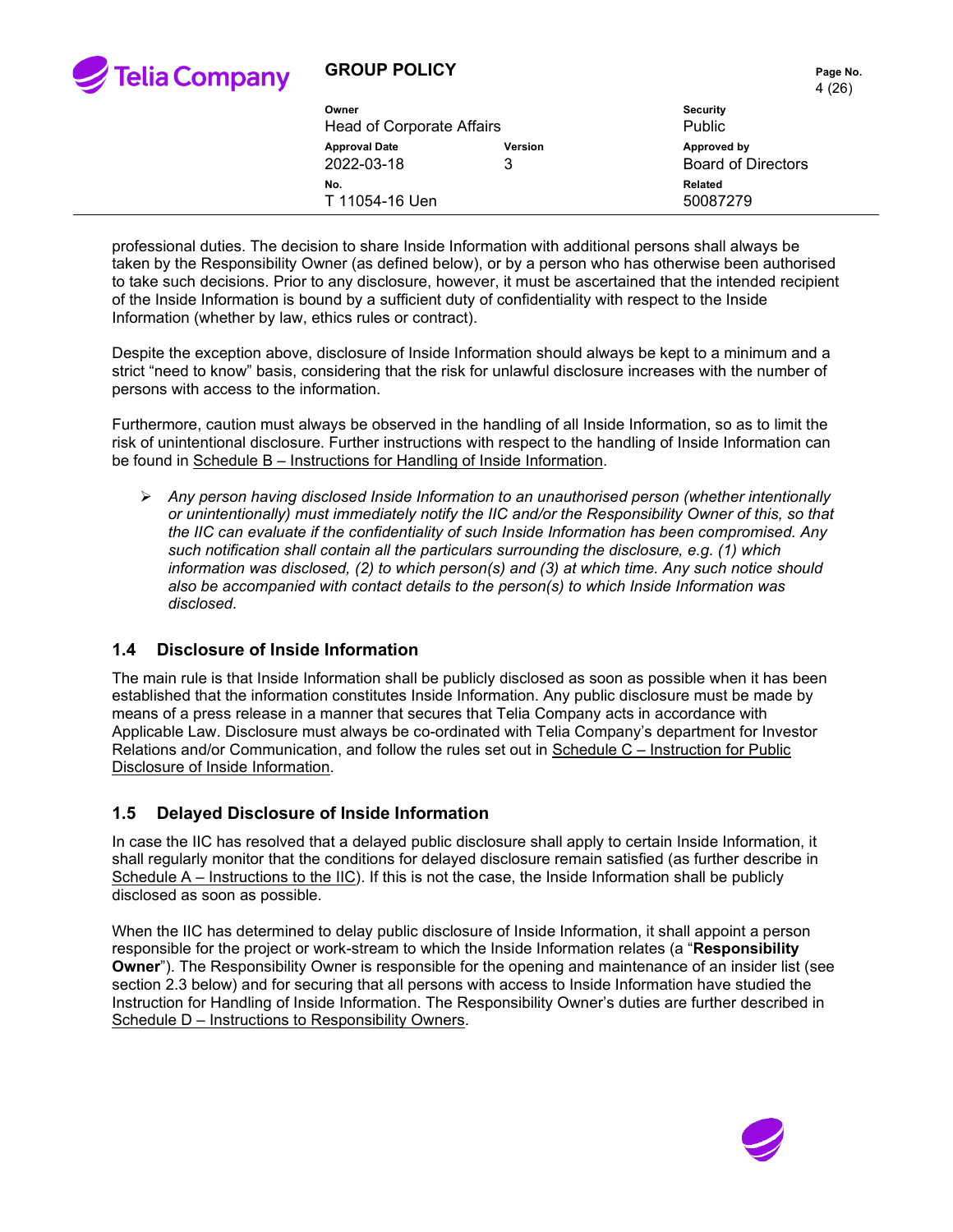

| Owner<br>Head of Corporate Affairs |              | $\cup$ 14 $\cup$ 1<br><b>Security</b><br><b>Public</b> |
|------------------------------------|--------------|--------------------------------------------------------|
| <b>Approval Date</b><br>2022-03-18 | Version<br>3 | Approved by<br><b>Board of Directors</b>               |
| No.<br>T 11054-16 Uen              |              | <b>Related</b><br>50087279                             |

### **2 INSIDERS AND INSIDER TRADING**

### <span id="page-4-0"></span>**2.1 Senior Directors**

All persons discharging managerial responsibilities within Telia Company are subject to certain trading restrictions (further described below) with respect to Telia Securities. The same applies to persons, both natural and legal, closely associated with them. For the purposes of Telia Company, members of the Board of Directors, CEO and Group Executive Management (GEM) are regarded as "persons discharging managerial responsibilities" ("**Senior Directors**").

Telia Company must inform all Senior Directors within the company, in writing, that they are considered persons discharging managerial responsibilities and of their duties according to Art. 19 of EU's market abuse regulation (Sw. *EU:s marknadsmissbruksförordning*) (the "**Market Abuse Regulation**"). In turn, each Senior Director must inform its respective closely associated person(s) that they are considered to be just that.

A closely associated person (a "**CAP**") is:

- a spouse, or a partner considered to be equivalent to a spouse (Sw. *make/maka, partner eller sambo*);
- a dependent child (Sw. *barn som person i ledande ställning har ensam eller gemensam vårdnad om*);
- a relative who has shared the same household for at least one year on the date of the transaction concerned (*e.g.* a Senior Director's/Manager's children above 18 years old, residing in the same household as the Senior Director).

The term CAP also includes legal persons, but at the moment there are unclarities in Applicable Law with respect to the width of the definition. For the time being, the following legal entities are to be regarded as CAPs:

- legal entities in which a Senior Director or a CAP to such Senior Director holds managerial responsibilities, *AND*
- in which entity the Senior Director or a CAP to such Senior Director holds at least 10% of the ownership interest or voting rights.

However, bear in mind that the definition of a closely associated legal person is likely to be subject to change (and possibly an expansion of the term) in a near future.

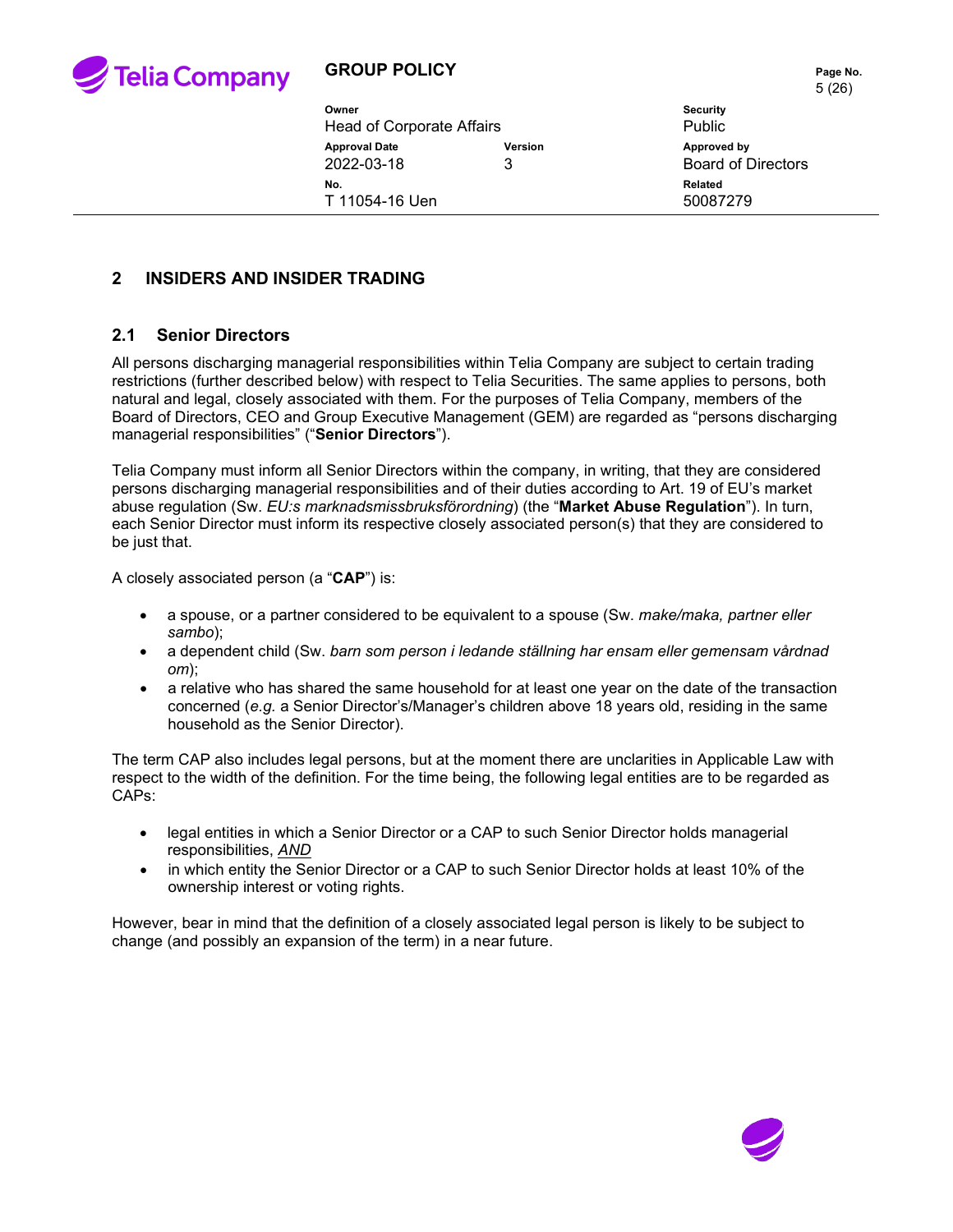

# **GROUP POLICY PAGE 10.** Page No.

|                                  |         | 6(26)                     |
|----------------------------------|---------|---------------------------|
| Owner                            |         | <b>Security</b>           |
| <b>Head of Corporate Affairs</b> |         | Public                    |
| <b>Approval Date</b>             | Version | Approved by               |
| 2022-03-18                       | 3       | <b>Board of Directors</b> |
| No.                              |         | Related                   |
| T 11054-16 Uen                   |         | 50087279                  |

### <span id="page-5-0"></span>**2.2 Reporting Requirements**

### **2.2.1 Closely Associated Persons**

All Senior Directors must:

- inform all their respective CAPs by written notice (an e-mail is considered as a written notice) that they are considered closely associated persons to the Senior Director, and that this means that they are under an obligation to report any transactions in Telia Securities in the same manner as the Senior Director himself/herself (notifications to legal persons shall be sent to an authorised representative);
- retain all written notices to his/her CAPs as set out above; and
- provide Telia Company with a list of all its CAPs, and to update that list when necessary.

When sending written notice to CAPs, the template attached hereto as Schedule E – Template for Notification to Closely Associated Person can be used.

It is not necessary to send written notice to minors or legal entities which are represented by the Senior Director. Such persons must, however, always be included on the CAP-list sent to Telia Company.

### **2.2.2 Transactions Involving Telia Securities**

All Senior Directors and their respective CAPs are required to promptly (and not later than three business days after the date of the transaction) report all transactions involving Telia Securities made by or on behalf of them. The report must be sent both to Finansinspektionen and to Telia Company. The reporting obligation is, however, only applicable once the aggregate value of all such transactions exceeds EUR 5,000 (without netting transactions) during each calendar year. Each Senior Director is required to report transactions with Telia Securities made by their under-aged children, but otherwise CAPs are expected to file reports to Finansinspektionen by themselves.

A user profile must be registered with Finansinspektionen [\(http://www.fi.se/Rapportering/Insynshandel-](http://www.fi.se/Rapportering/Insynshandel-Mar/)[Mar/\)](http://www.fi.se/Rapportering/Insynshandel-Mar/) in order to be able to report transactions. Filing a report requires Swedish e-ID or Bank ID for Swedish citizens. Temporary codes are available for foreign citizens.

The person filing the report receives a confirmation of receipt from Finansinspektionen, upon completing the report. This receipt shall be e-mailed to Telia Company's Group General Counsel, and by doing so the person's obligation to notify Telia Company has been fulfilled.

 *Please bear in mind that the reporting of a transaction does not entail that it is permitted. Each Senior Director, and each of their respective CAPs, must ascertain that a transaction incorporating Telia Securities is permitted (i.e. that the person does not have access to Inside Information and, with respect to Senior Directors, that the transaction will not take place during a closed period), before the transaction is executed.*

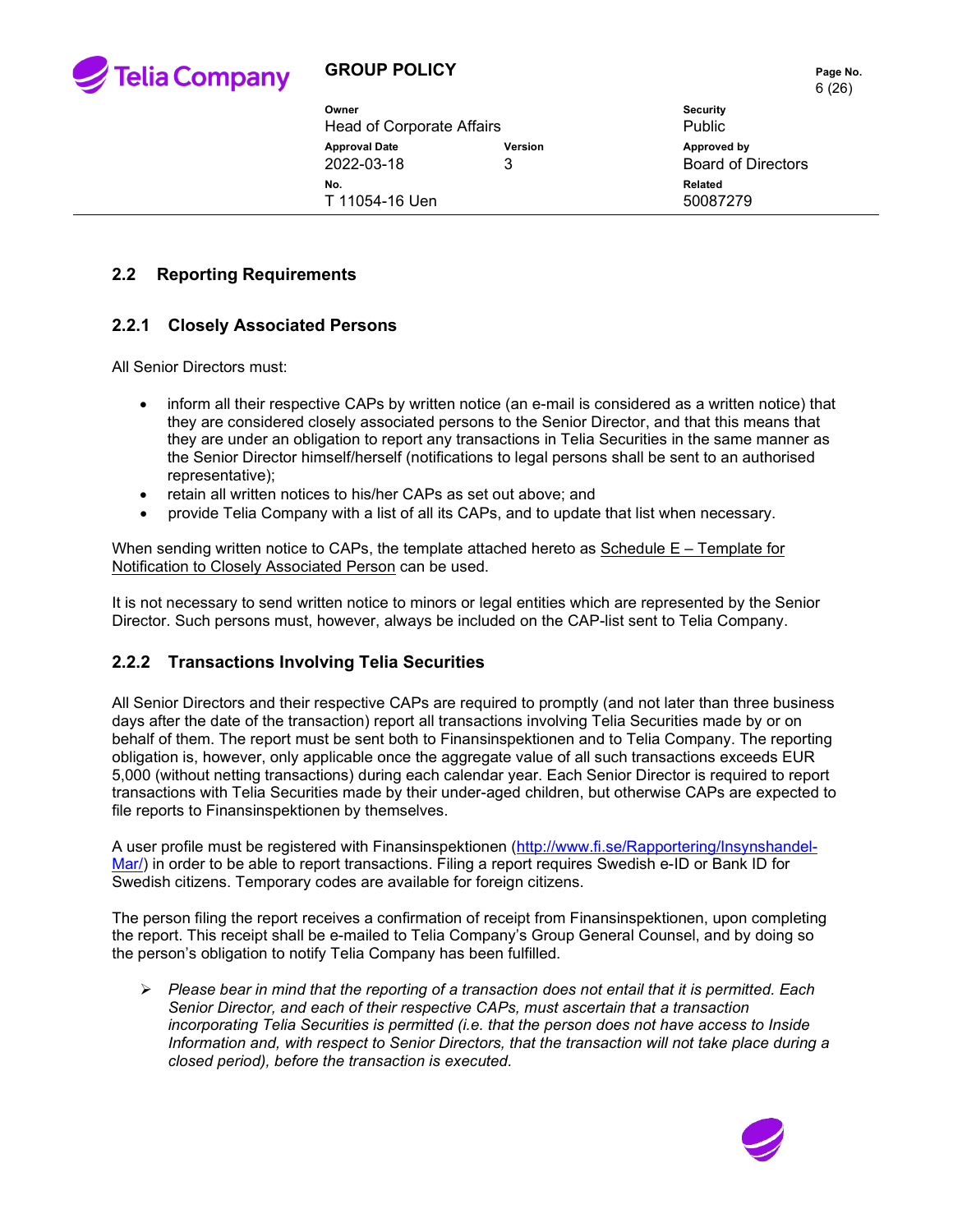

# **GROUP POLICY PAGE 10 Page No.**

| Owner                | Head of Corporate Affairs |                | $\overline{\phantom{a}}$<br><b>Security</b><br><b>Public</b> |
|----------------------|---------------------------|----------------|--------------------------------------------------------------|
| <b>Approval Date</b> | 2022-03-18<br>3           | <b>Version</b> | Approved by<br><b>Board of Directors</b>                     |
| No.                  | T 11054-16 Uen            |                | Related<br>50087279                                          |

#### <span id="page-6-3"></span>**2.3 Insider Lists**

An insider list ("**Insider List**") must always be opened when the IIC has resolved to delay public disclosure of Inside Information. The Insider List shall contain information with respect to which persons that have received Inside Information at which time. The Insider List shall be opened and maintained by the Responsibility Owner, or another person appointed by the IIC. Schedule F – Instructions for Insider Lists contains further instructions with respect to Insider Lists.

Each person who is entered in an Insider List is subject to the general prohibition against trading with Telia Securities while having access to Inside Information, as further described below.

### <span id="page-6-0"></span>**3 INSIDER TRADING**

#### <span id="page-6-1"></span>**3.1 General Prohibition against Trading with Inside Information**

All persons with access to Inside Information (regardless of how such information was obtained and regardless if the person is a Senior Director or included on an Insider List) are strictly prohibited from engaging or attempting to engage in Insider Trading. This prohibition also includes recommending that another person engage in Insider Trading or induce another person to engage in Insider Trading. *Insider Trading is a criminal offence and an offender can become subject to prosecution*.

For the purposes of this Group Policy, "**Insider Trading**" (referred to as "insider dealing" in the Market Abuse Regulation) refers to a situation where a person in possession of Inside Information uses that information by acquiring or disposing of, for its own account or for the account of a third party, directly or indirectly, Telia Securities. The use of Inside Information by cancelling or amending an order concerning Telia Securities, where the order was placed before the person concerned possessed the Inside Information, is also considered to be Insider Trading.

#### <span id="page-6-2"></span>**3.2 Specific Restrictions – Closed Period etc.**

No Senior Director or Senior Employee may execute any transactions in Telia Securities during a closed period of 30 calendar days prior to the announcement of an interim financial report or a year-end report which Telia Company is obliged to make public, regardless of whether such person is otherwise in possession of Inside Information. "**Senior Employee**" means a person within the three top layers of Telia Company, *i.e.* (i) CEO, (ii) any person reporting to the CEO and (iii) any person who reports to a person who reports directly to CEO.

This restriction also applies to employees working within Telia Company's Investor Relations and Group Accounting functions and have been informed, preferably in writing, that they are subject to the trading restriction.

Telia Company can make exceptions to the above prohibition due to (1) the existence of exceptional circumstances, such as severe financial difficulty, which require the immediate sale of financial instruments by the relevant person, or (2) the characteristics of the trading involved for transactions made under, or related to, an employee share or saving scheme, qualification or entitlement of shares, or transactions where the beneficial interest in the relevant security does not change.

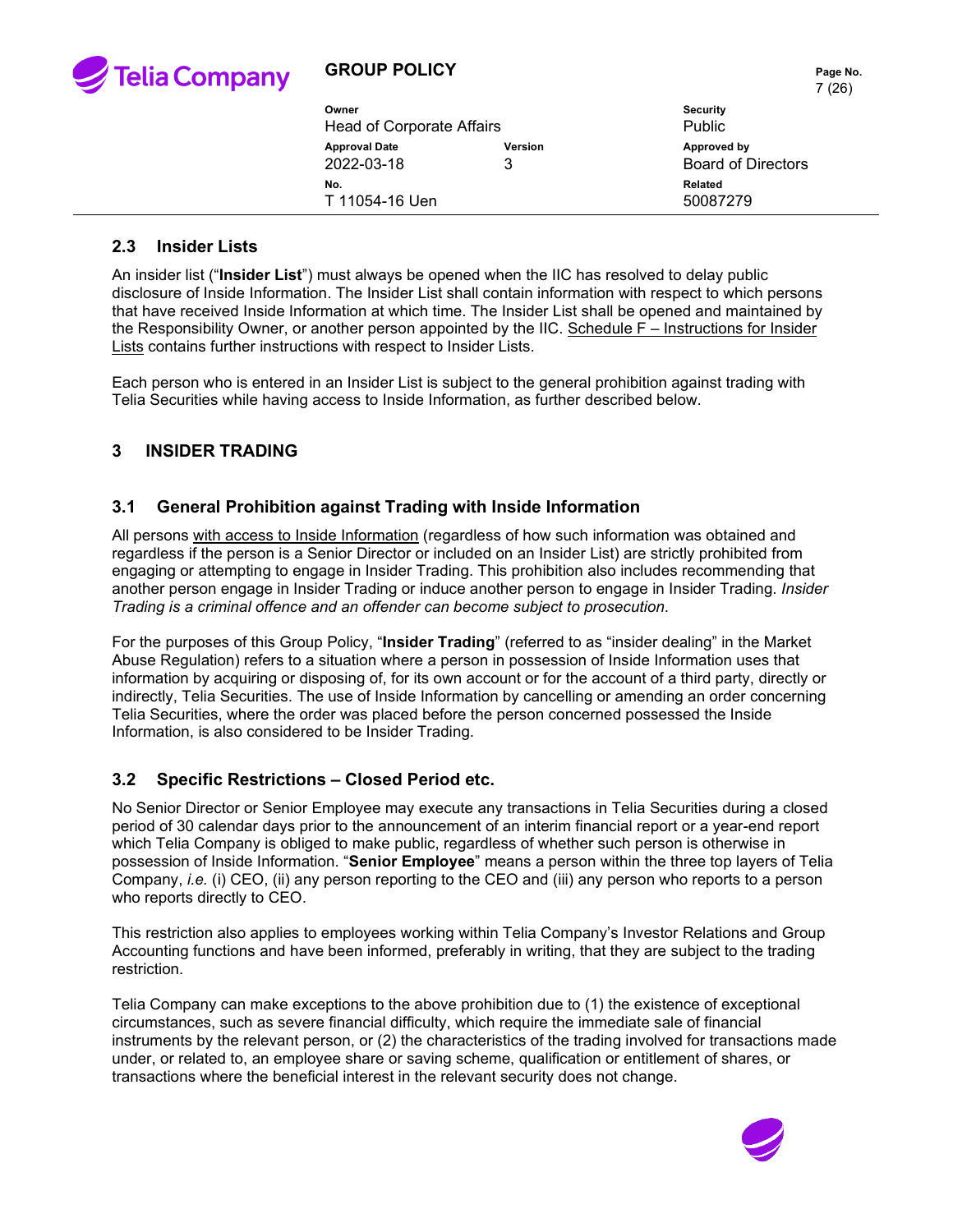

### **GROUP POLICY**

|       | Page No. |
|-------|----------|
| 8(26) |          |

| Owner<br>Head of Corporate Affairs |                     | <b>Security</b><br><b>Public</b>         |
|------------------------------------|---------------------|------------------------------------------|
| <b>Approval Date</b><br>2022-03-18 | <b>Version</b><br>3 | Approved by<br><b>Board of Directors</b> |
| No.<br>T 11054-16 Uen              |                     | Related<br>50087279                      |
|                                    |                     |                                          |

Any request for an exception shall be made to Telia Company's Group General Counsel.

In addition hereto, Telia Securities may not be sold by a Senior Director or Senior Employee earlier than three months following the date of purchase. Also, no Senior Director or Senior Employee may, directly or indirectly, trade with other Telia Securities than (i) shares and (ii) warrants which have been issued in connection with a Telia Company employee incentive programs.

### **4 SCHEDULES**

The following schedules are included in the Group Policy and are to be regarded as an integral part of the Group Policy. In case of deviances between the main body of the Group Policy and a Schedule, the rules of the main body of the Group Policy shall prevail.

- Schedule A Instructions to the IIC
- Schedule B Instructions for Handling of Inside Information
- Schedule C Instructions for Public Disclosure of Inside Information
- Schedule D Instructions to Responsibility Owners
- Schedule E Template for Notification to Closely Associated Person
- Schedule F Instructions for the Insider List

#### **1 PURPOSE**

The Group Policy has been adopted in order to ensure Telia Company's compliance with all at each time applicable legislation, rules and regulations regarding handling of Inside Information and Insider Trading (jointly referred to as "**Applicable Law**"[1](#page-7-0)). Furthermore, the Group Policy aims to secure a high standard of ethical behavior by Telia Company towards the capital market. Considering that laws and rules may be subject to change, you are requested to revisit this Group Policy on a regular basis as the Group Policy will be updated to reflect such changes in Applicable Law.

### **2 ROLES AND RESPONSIBILITIES**

This Group Policy applies to Telia Company AB and its Subsidiaries<sup>[2](#page-7-1)</sup> and Joint Operations<sup>[3](#page-7-2)</sup> as their own binding policy to all directors, members of the boards, officers and employees. In addition, Telia Company works towards promoting and adopting this Policy's principles and objectives in other associated companies where Telia Company does not have control but has significant influence.

Each Group Executive reporting to the CEO of Telia Company is responsible for ensuring that this Group Policy is duly communicated and implemented, and that the employees within his/her area of responsibility are familiar with and follow this Group Policy.

<span id="page-7-2"></span><sup>&</sup>lt;sup>3</sup> The joint operations over which Telia Company AB has joint control and management responsibility.



<span id="page-7-0"></span><sup>&</sup>lt;sup>1</sup> The Group Policy is primarily based on the regulations set out in EU's market abuse regulation.

<span id="page-7-1"></span><sup>2</sup> All entities over which Telia Company AB has majority control.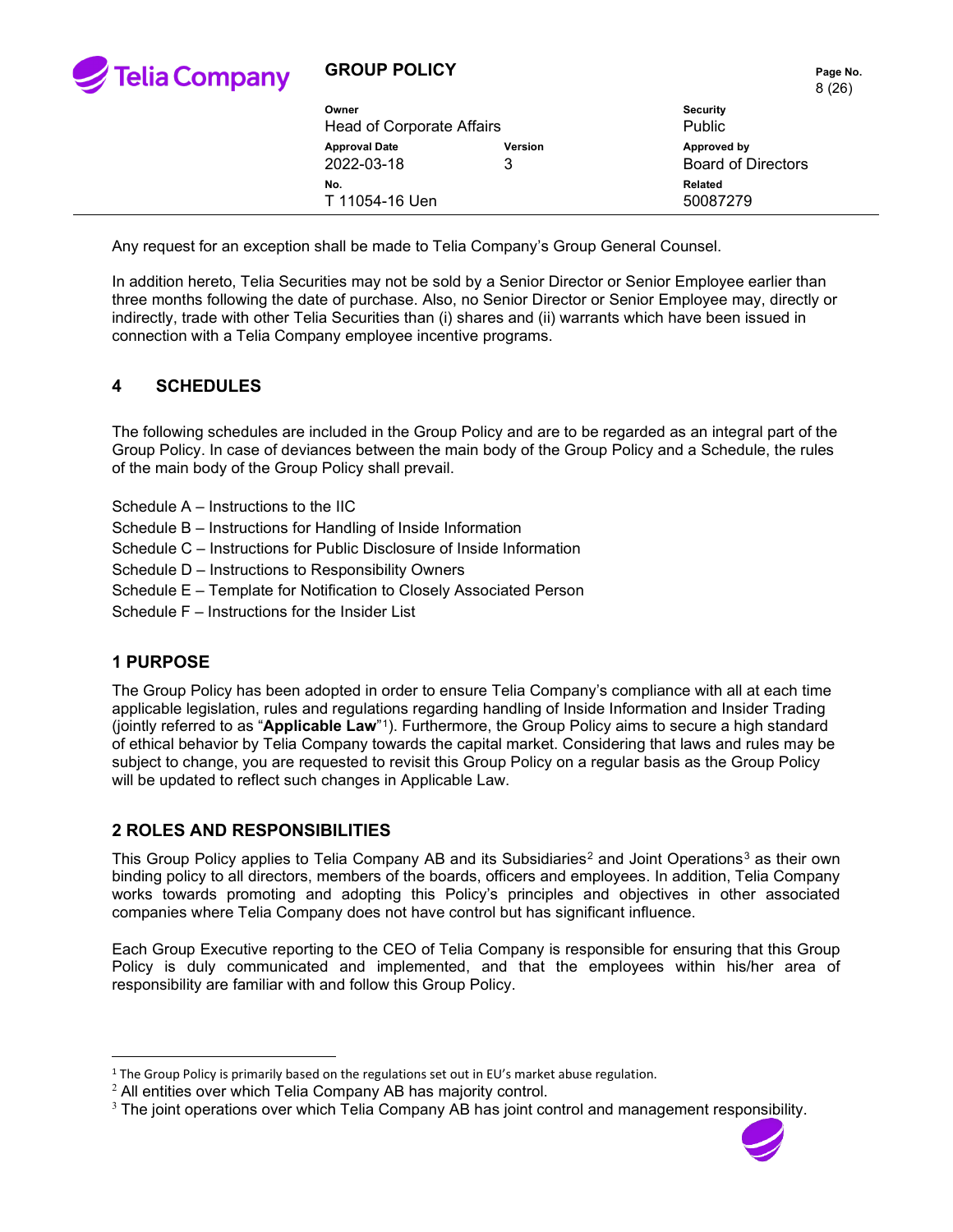

### **GROUP POLICY PAGE 10 AND THE PAGE NO.** Page No.

9 (26)

| Owner                     |                | <b>Security</b>           |  |
|---------------------------|----------------|---------------------------|--|
| Head of Corporate Affairs |                | Public                    |  |
| <b>Approval Date</b>      | <b>Version</b> | Approved by               |  |
| 2022-03-18                | 3              | <b>Board of Directors</b> |  |
| No.                       |                | Related                   |  |
| T 11054-16 Uen            |                | 50087279                  |  |
|                           |                |                           |  |

Each country CEO is responsible for ensuring that all relevant entities within the CEO's geographic location has adopted and implemented this Group Policy.

#### **3 BREACHES AGAINST THE POLICY**

Any Telia Company employee who suspects violations of the Code of Responsible Business Conduct or this Group Policy must speak up and raise the issue primarily to their line manager, and secondly to the Human Resources department, to the Governance, Risk and Compliance team, or through the Speak-Up Line. The Speak-Up Line is available on Telia Company's internal and external webpages.

Telia Company expressly forbids any form of retaliation for people who speak up. For specific requirements, please see our Group Instruction - Speak Up and Non-Retaliation.

Violations against this Group Policy can lead to disciplinary action, up to and including termination.

#### **4 EXEMPTIONS**

A Subsidiary-specific corresponding policy shall be compliant with this Group Policy while adapting to the concerned business activities, local laws, local circumstances and language. If a deviation or exemption from this Group Policy is deemed necessary, the Country CEO shall escalate the matter to the Group General Counsel.

### **5 GROUP GOVERNANCE FRAMEWORK**

This Group Policy is part of the Group Governance Framework, which includes without limitation:

- a) Code of Responsible Business Conduct, Purpose and Values, Strategy, Group Policies, and Instructions for the CEO as approved by the Board of Directors;
- b) Decisions made by the CEO, the Delegation of Obligations and Authority as approved by the CEO, Group Instructions as approved by the CEO or by the responsible Head of Group Function; and
- c) Guidelines, best practices, process descriptions, templates or working routines developed within the area of responsibility of Head of Group Function.

 $\overline{\phantom{a}}$ 

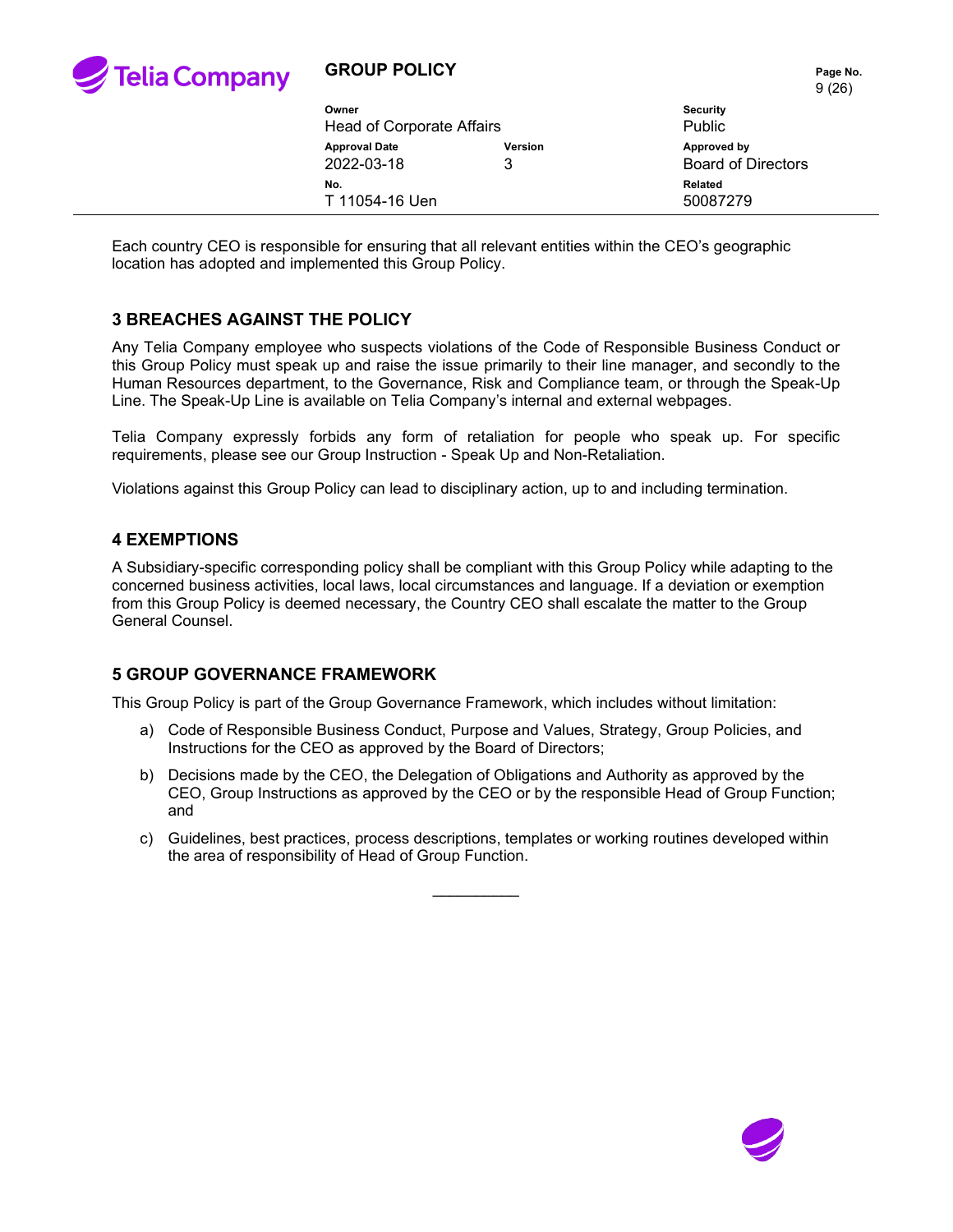

### **GROUP POLICY PAGE 10 Page No.**

10 (26)

|                                  |                | $\cdot$ $\cdot$ $\cdot$ $\cdot$ |
|----------------------------------|----------------|---------------------------------|
| Owner                            |                | <b>Security</b>                 |
| <b>Head of Corporate Affairs</b> |                | <b>Public</b>                   |
| <b>Approval Date</b>             | <b>Version</b> | Approved by                     |
| 2022-03-18                       | 3              | <b>Board of Directors</b>       |
| No.                              |                | Related                         |
| T 11054-16 Uen                   |                | 50087279                        |
|                                  |                |                                 |

# **SCHEDULE A – INSTRUCTIONS TO THE IIC**

This Schedule constitutes an integral part of Telia Company's Group Policy regarding Inside Information and Insider Trading. It contains detailed instructions regarding the operation of the IIC. Defined terms used in this schedule shall have the meaning set out in the Group Policy.

### **5 The IIC and its Duties**

Telia Company has formed an inside information committee (the "**IIC**"), consisting of CEO, CFO and General Counsel. The IIC is solely authorized to take all necessary decisions regarding Inside Information with respect to Telia Company.

The IIC shall convene as soon as either of its members see fit. A member of the IIC receiving a report of the potential existence of Inside Information shall convene the IIC without delay. All decisions by the IIC must be properly documented, but may be made via e-mail or other forms of written communication.

If one or two members are absent or unavailable, the present or available member(s) are authorized to take decisions, with information being sent to any non-present IIC member following each such decision.

The IIC is also ultimately responsible for securing that all relevant rules for public disclosure are observed when press releases and other communications are made by Telia Company.

One of the main objectives of the IIC is to determine whether certain information constitutes Inside Information or not, and whether such information is to be publicly disclosed as soon as possible (which is the main rule), or if disclosure is to be delayed. In addition to this, the IIC shall also independently and regularly assess whether Inside Information exists within Telia Company.

With respect to Inside Information strictly related to financial reports, Telia Company's CFO, acting alone, may fulfil the obligations otherwise incumbent on the IIC. This means that CFO is under no obligation to convene the other members of the IIC when dealing with such a matter.

### **6 What is Inside Information?**

When determining whether certain information constitutes Inside Information, such decision must be based on the facts and circumstances at hand in each case. The IIC must make sure that it has access to all relevant information that is available when taking its decisions.

In evaluating whether a price sensitive effect is reasonably expected to occur, the factors to be considered by the IIC may include:

• the expected extent or importance of the decision, fact or circumstance compared to the Telia Company's activities as whole;

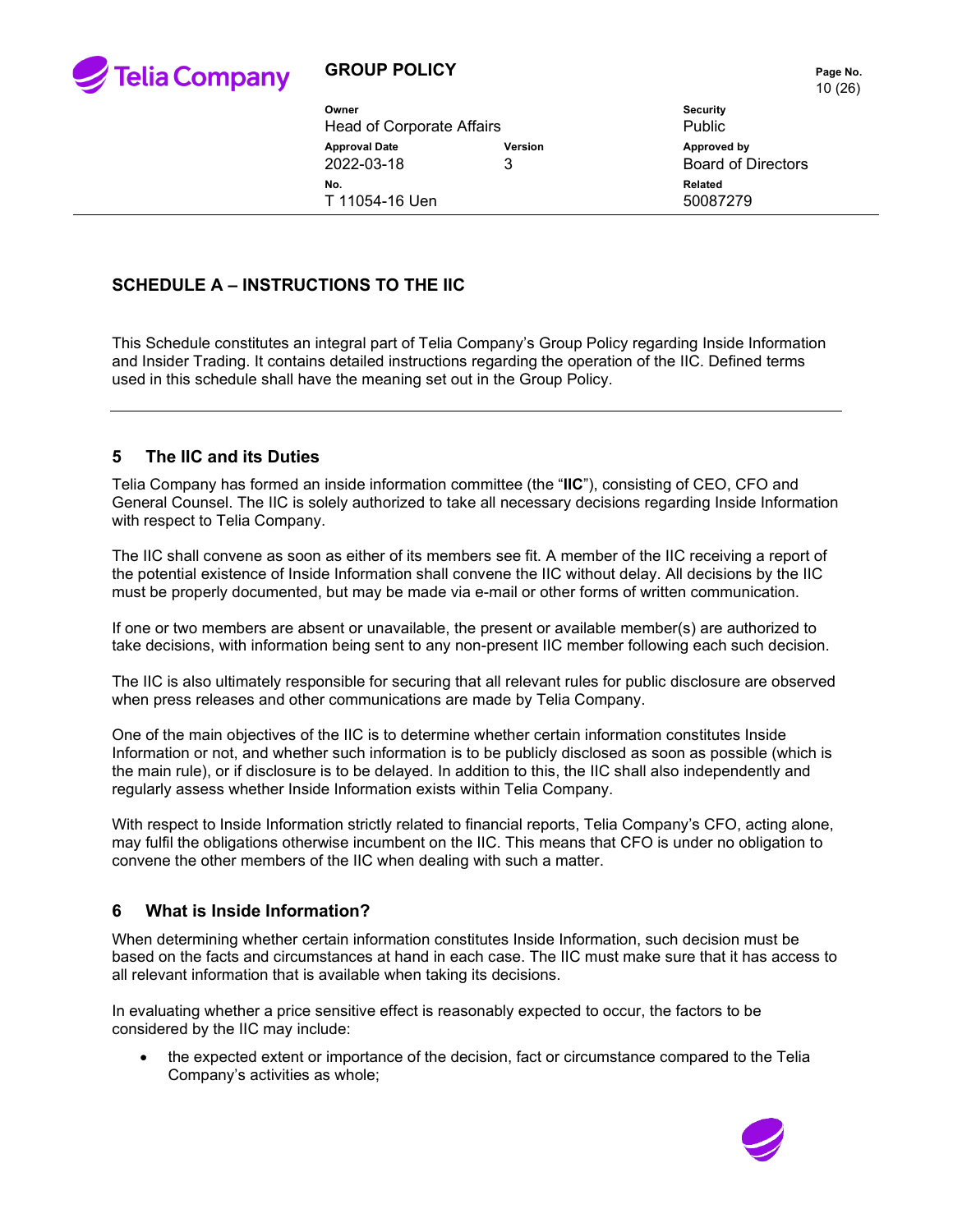

11 (26)

|                                    |                     | .                                        |
|------------------------------------|---------------------|------------------------------------------|
| Owner<br>Head of Corporate Affairs |                     | <b>Security</b><br>Public                |
| <b>Approval Date</b><br>2022-03-18 | <b>Version</b><br>3 | Approved by<br><b>Board of Directors</b> |
| No.<br>T 11054-16 Uen              |                     | Related<br>50087279                      |

- the relevance of the information as regards the main determinants of the price of Telia Securities; and
- all other market variables that may affect the price of Telia Securities.

An "investor test" can be used to determine whether certain information is to be regarded as Inside Information or not – is it likely that an investor would act, by buying or selling Telia Securities, upon the specific information if it had access to it?

An additional basis for IIC's evaluation is previous market behavior when similar information has been disclosed, or if Telia Company has previously treated similar information as Inside Information. Inconsistent treatment of similar information should be avoided (although past behavior must be altered if this is deemed appropriate by the IIC). When Telia Company has received information from an external party, the reliability of the source should also be taken into account.

The IIC shall classify information as Inside Information when the information is likely to have a significant effect on the price of Telia Securities (and all other requisites of the definition of Inside Information are fulfilled). The expected effect that certain information could have on the price of Telia Securities should be determined on a case by case basis, taking into account, among other things, the share price trend, industry specific issues, and the current market circumstances.

Examples of what could constitute Inside Information include:

- orders or investment decisions;
- co-operation agreements or other material agreements;
- purchase or divesture of company or line of business;
- price or exchange rate changes;
- credit or customer losses;
- new joint ventures;
- research results, development of new products or services and other innovations;
- commencement or settlement of, or decisions rendered in, legal disputes;
- financial difficulties;
- decisions taken by authorities;
- shareholder agreements known to the company which pertain to the use of voting rights or transferability of the shares;
- market rumors and leakage of information;
- market making agreements;
- information regarding subsidiaries and affiliated companies;
- significant deviation in financial result or financial position; and
- material changes to the business of Telia Company.

The IIC may seek guidance in the classification of Inside Information from the stock exchange in unclear cases, if deemed appropriate by the IIC.

### **7 Delay of Disclosure of Inside Information**

The IIC may decide that disclosure of Inside Information may be delayed provided that this is deemed to be in the best interest of Telia Company and all of the conditions set out below are met:

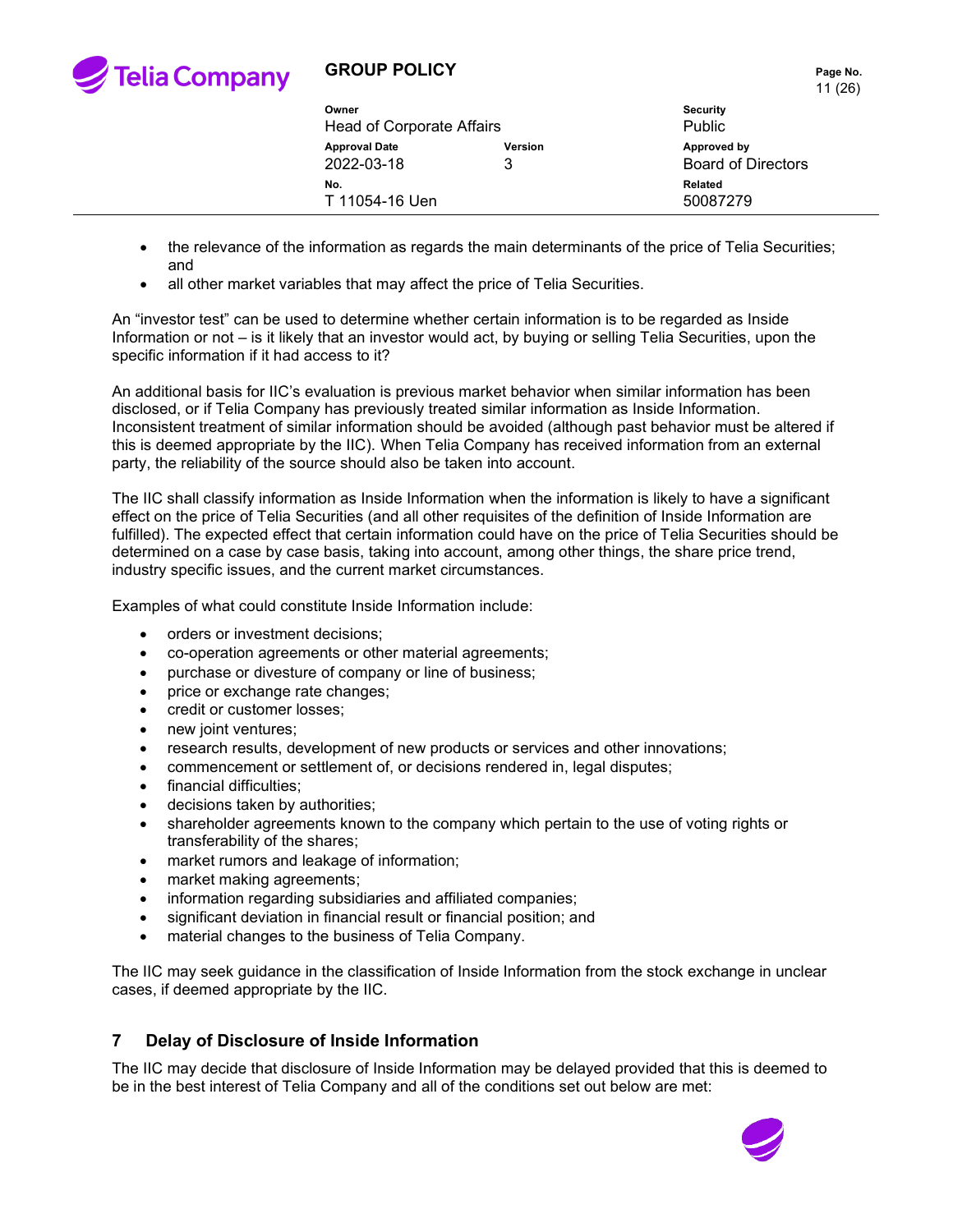

### **GROUP POLICY**

|         | Page No. |
|---------|----------|
| 12 (26) |          |

|                           |         | $\overline{\phantom{a}}$  |  |
|---------------------------|---------|---------------------------|--|
| Owner                     |         | <b>Security</b>           |  |
| Head of Corporate Affairs |         | Public                    |  |
| <b>Approval Date</b>      | Version | Approved by               |  |
| 2022-03-18                |         | <b>Board of Directors</b> |  |
| No.                       |         | <b>Related</b>            |  |
| T 11054-16 Uen            |         | 50087279                  |  |
|                           |         |                           |  |

- immediate disclosure is likely to prejudice the legitimate interests of Telia Company;
- delay of disclosure is not likely to mislead the public (primarily when compared to information previously published by Telia Company); and
- Telia Company is able to ensure the confidentiality of that information.

In case the IIC has resolved to delay disclosure of Inside Information, it shall appoint a Responsibility Owner (as defined in the Group Policy regarding Inside Information and Insider Trading) that shall be responsible for the project or work stream to which the Inside Information relates. The IIC shall make sure that the Responsibility Owner is aware of his/her obligations regarding the handling of Inside Information and the opening and maintenance of an Insider List. The IIC shall send an e-mail of the following (or similar) content to the appointed Responsibility Owner:

"Telia Company's Inside Information Committee (the "**IIC**") has resolved that information pertaining to [[Project [NAME] / [the financial report for [REPORTING PERIOD]] shall be regarded as Inside Information (as defined in Telia Company's Group Policy regarding Inside Information and Insider Trading, the "**Policy**").

The IIC has furthermore resolved that the disclosure of such Inside Information to the public shall be delayed in accordance with the rules in the Market Abuse Regulation (Sw. *marknadsmissbruksförordningen*) and that, consequently, an Insider List Section (as defined in the Policy) listing *inter alia* all persons with access to the Insider Information shall be opened and updated in accordance with the rules set out in the Policy.

This is to inform you that you have been appointed to the Responsibility Owner for the above-mentioned [project / financial report] and that you are responsible for opening the Insider List Section (use the template attached to this e-mail).

Please acknowledge receipt of this e-mail at your earliest convenience. By acknowledging receipt, you also confirm that you have read and understood the Policy (including but not limited to its rules on handling and disclosure of Inside Information, Insider Lists and Responsibility Owners).

Please contact any member of the IIC (primarily Group General Counsel) in case you have any questions with respect to your obligations as a Responsibility Owner."

The IIC shall also monitor that the requirements for delayed disclosure are continuously met. In case there is a change in the conditions, such change (and its impact on the decision of the IIC) shall be documented in writing.

When a condition for delayed disclosure of Inside Information is no longer met, the IIC must resolve that such information shall be made public as soon as possible.

Where Inside Information is disclosed to a third party (whether intentionally or not) who is not subject to an obligation not to disclose such information, the relevant Inside Information shall be publicly disclosed. Such public disclosure shall take place simultaneously in the case of an intentional disclosure, and promptly in the case of a non-intentional disclosure.

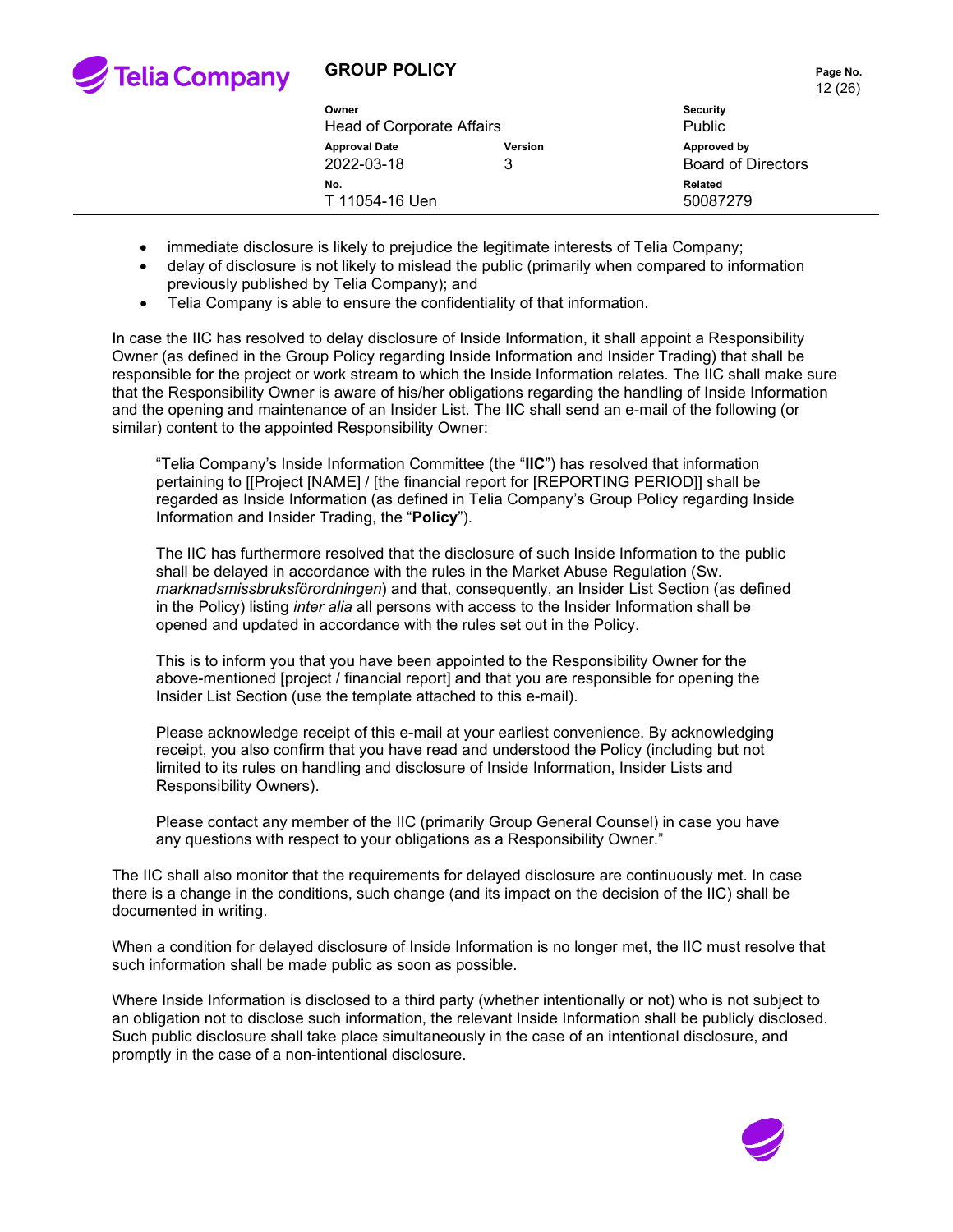

## **GROUP POLICY Page No.**

|                                    |                     | .<br>13(26)                              |
|------------------------------------|---------------------|------------------------------------------|
| Owner                              |                     | <b>Security</b>                          |
| <b>Head of Corporate Affairs</b>   |                     | <b>Public</b>                            |
| <b>Approval Date</b><br>2022-03-18 | <b>Version</b><br>3 | Approved by<br><b>Board of Directors</b> |
| No.                                |                     | <b>Related</b>                           |
| T 11054-16 Uen                     |                     | 50087279                                 |

Where a rumour explicitly relates to Insider Information, the disclosure of which has been delayed, and such rumour is sufficiently accurate to indicate that the confidentiality is no longer ensured, the relevant Inside Information must be publicly disclosed as soon as possible.

### **7.1 "Prejudice the Legitimate Interests of Telia Company"**

This section contains specifications regarding what can be regarded as being of "prejudice to the legitimate interests of Telia Company", and shall be applied by the IIC. Cases where immediate disclosure of the Inside Information is likely to prejudice Telia Company's legitimate interests could include, but is not limited to, the following circumstances:

- Telia Company is conducting negotiations, where the outcome of such negotiations would likely be jeopardised by immediate public disclosure (examples of such negotiations may be those related to mergers, acquisitions, splits and spin-offs, purchases or disposals of major assets or branches of corporate activity, restructurings and reorganisations).
- the financial viability of Telia Company is in grave and imminent danger, although not within the scope of the applicable insolvency law, and immediate public disclosure of the inside information would seriously prejudice the interests of existing and potential shareholders by jeopardising the conclusion of the negotiations designed to ensure the financial recovery of Telia Company;
- the Inside Information relates to decisions taken or contracts entered into by a management body of Telia Company which need, pursuant to national law or Telia Company's bylaws, the approval of another body of Telia Company, other than the shareholders' general assembly, in order to become effective, provided that:
	- $\circ$  immediate public disclosure of that information before such a definitive decision would jeopardise the correct assessment of the information by the public; and
	- $\circ$  Telia Company has arranged for the definitive decision to be taken as soon as possible.
- Telia Company has developed a product or an invention and the immediate public disclosure of that information is likely to jeopardise the intellectual property rights of Telia Company;
- Telia Company is planning to buy or sell a major holding in another entity and the disclosure of such an information would likely jeopardise the implementation of such plan;
- a transaction previously announced is subject to a public authority's approval, and such approval is conditional upon additional requirements, where the immediate disclosure of those requirements will likely affect the ability for Telia Company to meet them and therefore prevent the final success of the deal or transaction.

Furthermore, retention of information included in financial reports to be published is generally regarded as being in the legitimate interests of Telia Company, but all conditions for delay with disclosure must still be fulfilled in order for the delay with disclosure to be permitted.

### **7.2 "Likely to Mislead the Public"**

This section contains specifications regarding what is "likely to mislead the public" and shall be applied by the IIC. Situations in which delay of disclosure of Inside Information is likely to mislead the public include, but is not limited to, the following circumstances:

• the Inside Information which the IIC intends to delay disclosure of is materially different from previous public announcement by Telia Company on the matter to which the Inside Information refers;

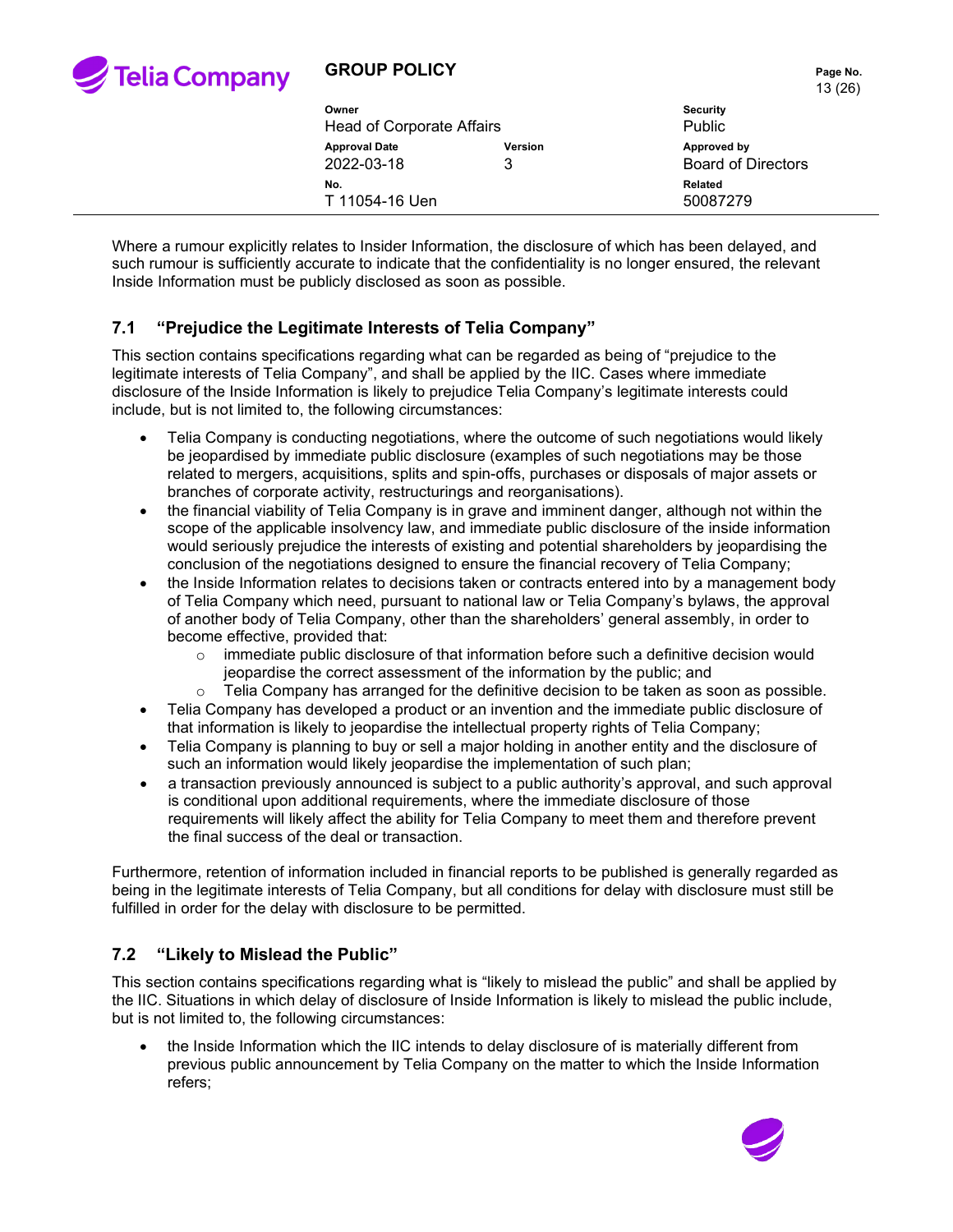

# **GROUP POLICY PAGE 10 AND THE PAGE NO.** Page No.

|                           |                | $\cdot$ $\cdot$ $\cdot$ $\cdot$ $\cdot$ |  |
|---------------------------|----------------|-----------------------------------------|--|
| Owner                     |                | <b>Security</b>                         |  |
| Head of Corporate Affairs |                | <b>Public</b>                           |  |
| <b>Approval Date</b>      | <b>Version</b> | Approved by                             |  |
| 2022-03-18                | 3              | <b>Board of Directors</b>               |  |
| No.                       |                | Related                                 |  |
| T 11054-16 Uen            |                | 50087279                                |  |
|                           |                |                                         |  |

- the Inside Information whose disclosure the IIC intends to delay regards the fact that Telia Company's financial objectives are not likely to be met, where such objectives were previously publicly announced;
- the Inside Information whose disclosure the IIC intends to delay is in contrast with the market's expectations, where such expectations are based on signals that Telia Company has previously sent to the market, such as interviews, roadshows or any other type of communication organized by Telia Company or with its approval.

### **8 Disclosure of "Delayed" Inside Information**

When Inside Information regarding which disclosure has been delayed is ultimately made public, the IIC must send certain information to Finansinspektionen by means of an encrypted e-mail (or as otherwise instructed by Finansinspektionen from time to time).

The communication to Finansinspektionen, informing of the delayed disclosure, shall contain the following information (or as otherwise requested by Finansinspektionen from time to time):

- the identity of the relevant Telia Company entity: full legal name;
- the identity of the person making the notification: name, surname, position within Telia Company;
- the contact details of the person making the notification to Finansinspektionen: professional email address and phone number;
- date and time of the decision to delay the disclosure of the Inside Information;
- the identity of all persons with responsibilities for the decision of delaying the public disclosure of Inside Information; and
- identification of the publicly disclosed Inside Information that was subject to delayed disclosure: title of the disclosure statement; the reference number, when the dissemination system used assigns one; date and time of the public disclosure of the Inside Information.

 $\overline{\phantom{a}}$ 

The subject of the e-mail shall state "Artikel 17" and the full legal name of the relevant entity.

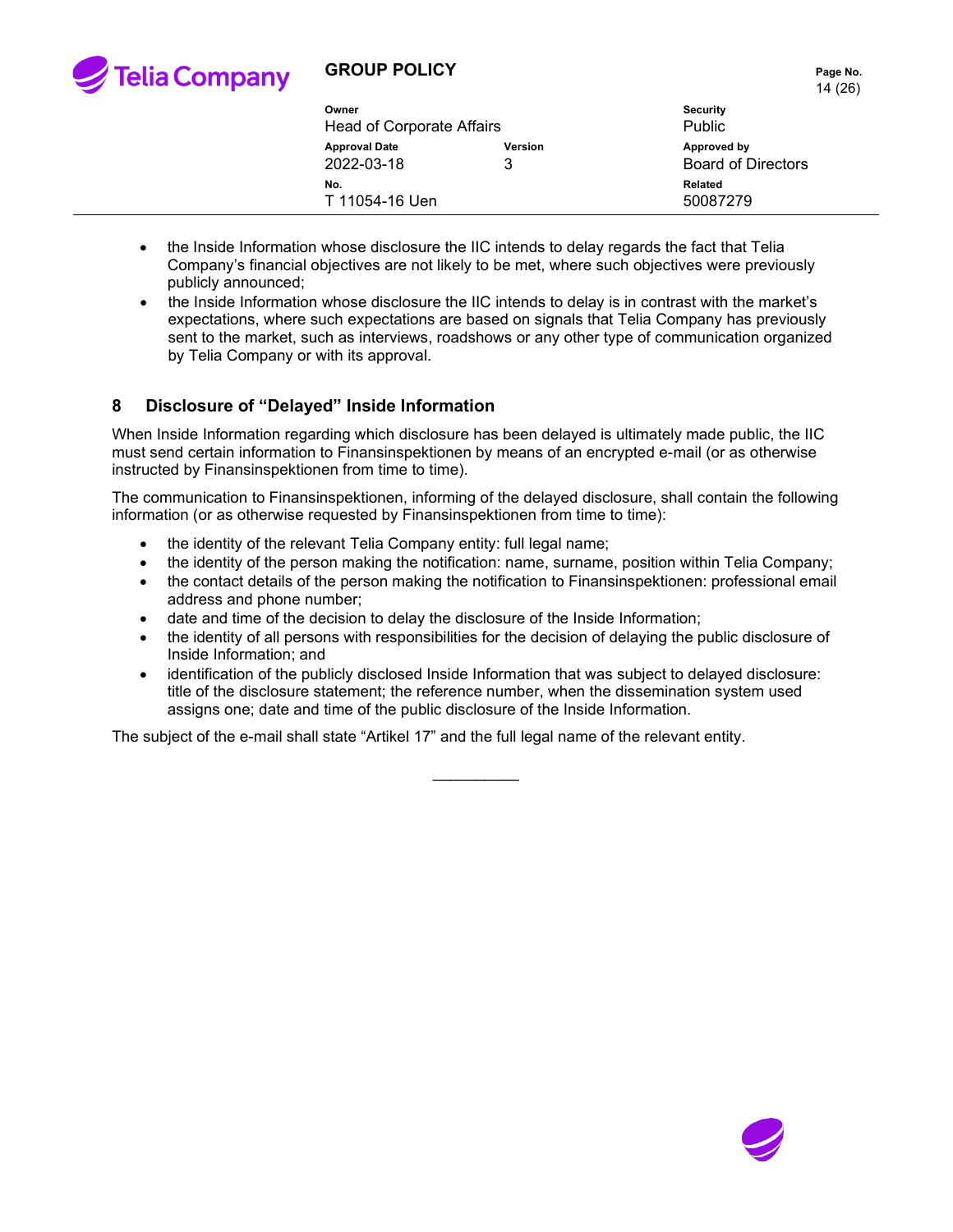

|                                  |                | ט ו                       |
|----------------------------------|----------------|---------------------------|
| Owner                            |                | <b>Security</b>           |
| <b>Head of Corporate Affairs</b> |                | <b>Public</b>             |
| <b>Approval Date</b>             | <b>Version</b> | Approved by               |
| 2022-03-18                       | 3              | <b>Board of Directors</b> |
| No.                              |                | Related                   |
| T 11054-16 Uen                   |                | 50087279                  |
|                                  |                |                           |

### **SCHEDULE B – INSTRUCTIONS FOR HANDLING OF INSIDE INFORMATION**

This Schedule constitutes an integral part of Telia Company's Group Policy regarding Inside Information and Insider Trading. It contains detailed instructions regarding the handling of Inside Information. Defined terms used in this schedule shall have the meaning set out in the Group Policy.

#### **9 Main Rule for Handling of Inside Information**

All Inside Information shall always be handled with great care by any person that has access to the sensitive information in question. All persons with access to Inside Information must use their best efforts to make sure that no unauthorised persons can gain or gains access to the sensitive information.

#### **10 Sharing Inside Information**

Inside Information may be shared with employees, consultants and other persons who need access to the information in order to be able to fulfil their respective professional duties ("need to know basis"). However, disclosure of Inside Information shall always be kept to the smallest possible number of people. Also, *the decision to share Inside Information with additional persons shall always be taken by the Responsibility Owner*, or by a person who has otherwise been authorised to take such decisions. Inside Information may be shared if the disclosing person knows that the receiving person is already included in the relevant Insider List.

Prior to any disclosure, it must be ascertained that the intended recipient of the Inside Information is bound by a sufficient duty of confidentiality with respect to the Inside Information (whether by law, ethics rules or contract).

#### **11 Handling of Inside Information**

It is strongly recommended that the following guidelines are observed when handling Inside Information:

- Access to Inside Information should be blocked in document management systems and other IT systems (where only authorised persons entered into the relevant Insider List have access).
- Digital documents which contain Inside Information and exists in non-blocked systems must be password-protected.
- Encryption of e-mail or password-protected documents must be considered before documents with sensitive content are sent via e-mail.
- Printouts of sensitive documents should be limited to a minimum.
- Printouts of sensitive documents on shared printers must always be collected immediately. Alternatively, printouts shall be provided with a code to the printer.
- Physical documents which contain Inside Information:

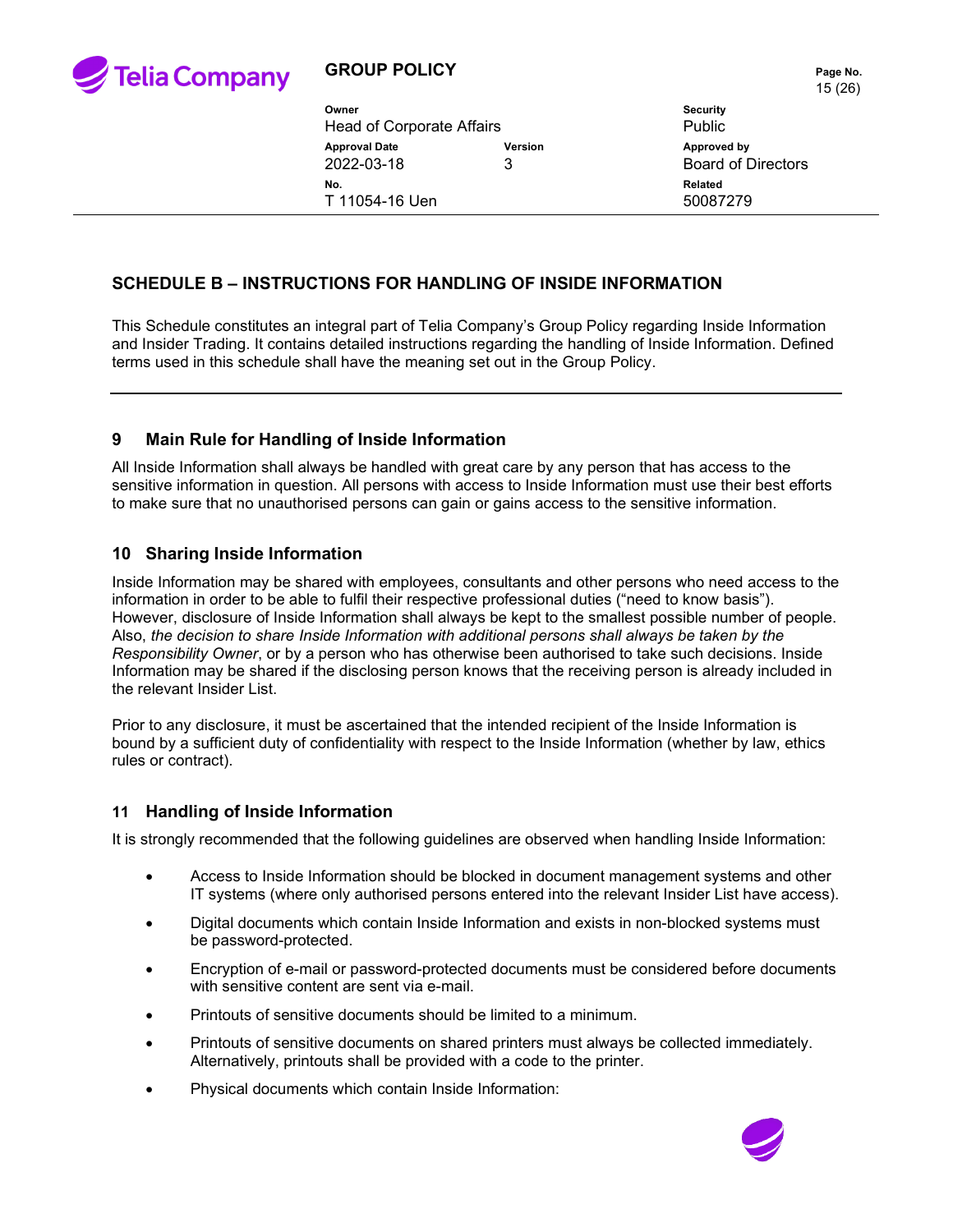

# **GROUP POLICY PAGE 2012 12:25 Page No.**

16 (26)

| Owner<br>Head of Corporate Affairs |              | <b>Security</b><br><b>Public</b>         |
|------------------------------------|--------------|------------------------------------------|
| <b>Approval Date</b><br>2022-03-18 | Version<br>3 | Approved by<br><b>Board of Directors</b> |
| No.<br>T 11054-16 Uen              |              | Related<br>50087279                      |

- − should preferably never be brought to semi-public or public environments,
- − should be placed under lock and key at the end of the working day,
- − may not be discarded other than in locked containers intended for the disposal of confidential documents, the contents of which are destroyed, and
- − shall otherwise not be handled in a manner which enables any unauthorised person to obtain access to the Inside Information
- Codenames shall be used as far as possible, both in speech and in writing, when addressing Inside Information and any parties involved in a project containing Inside Information.
- Meetings, discussions and telephone conversations shall take place in such a manner that no unauthorised person can hear what is said.

 $\overline{\phantom{a}}$ 

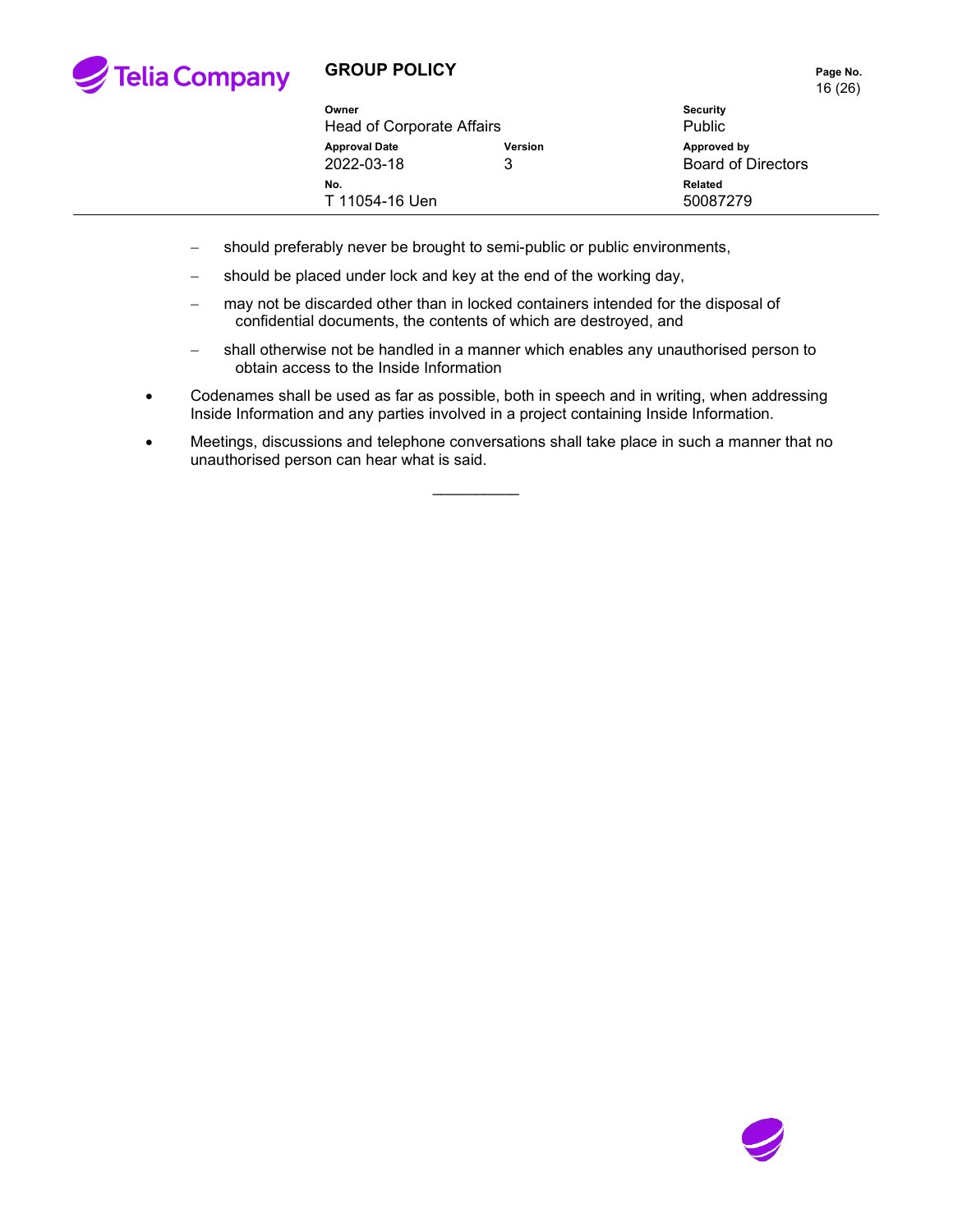

| Owner<br><b>Head of Corporate Affairs</b>          |  | <b>Security</b><br><b>Public</b>         |
|----------------------------------------------------|--|------------------------------------------|
| <b>Approval Date</b><br>Version<br>2022-03-18<br>3 |  | Approved by<br><b>Board of Directors</b> |
| No.<br>T 11054-16 Uen                              |  | Related<br>50087279                      |

### **SCHEDULE C – INSTRUCTIONS FOR PUBLIC DISCLOSURE OF INSIDE INFORMATION**

This Schedule constitutes an integral part of Telia Company's Group Policy regarding Inside Information and Insider Trading. It contains detailed instructions regarding the public disclosure of Inside Information. Defined terms used in this schedule shall have the meaning set out in the Group Policy.

#### **12 Routines for press releases**

The following steps shall be followed for public disclosure of Inside Information:

- 1) Contact Telia Company's Communications department (either Head of Group Communications, Head of Communications or Head of Investor Relations) and inform of the coming press release.
- 2) Assemble a communications team, consisting of all persons who will work with the press release. When applicable, make sure that all members of the communications team are entered into the relevant Insider List Section.
- 3) The communications department will produce the press release, to be approved by the relevant person involved in the project or work stream to which the Inside Information relates.
- 4) The final press release must contain information on a contact person, including name and position.
- 5) The final and approved press release shall be sent to Cision (or any later service provider having replaced the former service provider for distribution of press releases) for publication as soon as the relevant project owner so instructs by sending an e-mail to the communications team.

### **13 Legends**

Press releases by which Inside Information is being made public must contain a legend. Based on ESMA's draft technical standards, the identity of the natural person making the notification must be stated. Provided that the press release contains information on a contact person, including name and position, the following legend may be used:

*This information is information that Telia Company AB is obliged to make public pursuant to the EU Market Abuse Regulation. The information was submitted for publication, through the agency of the contact person set out above, at [time] CET on [day] [month] [year].*

As regards disclosure of a half-yearly report that contains inside information the legend must refer to the Market Abuse Regulation and the Securities Markets Act. The following legend may be used:

*This information is information that Telia Company AB is obliged to make public pursuant to the EU Market Abuse Regulation and the Securities Markets Act. The information was submitted for publication, through the agency of the contact person set out above, at [time] CET on [day] [month] [year].*

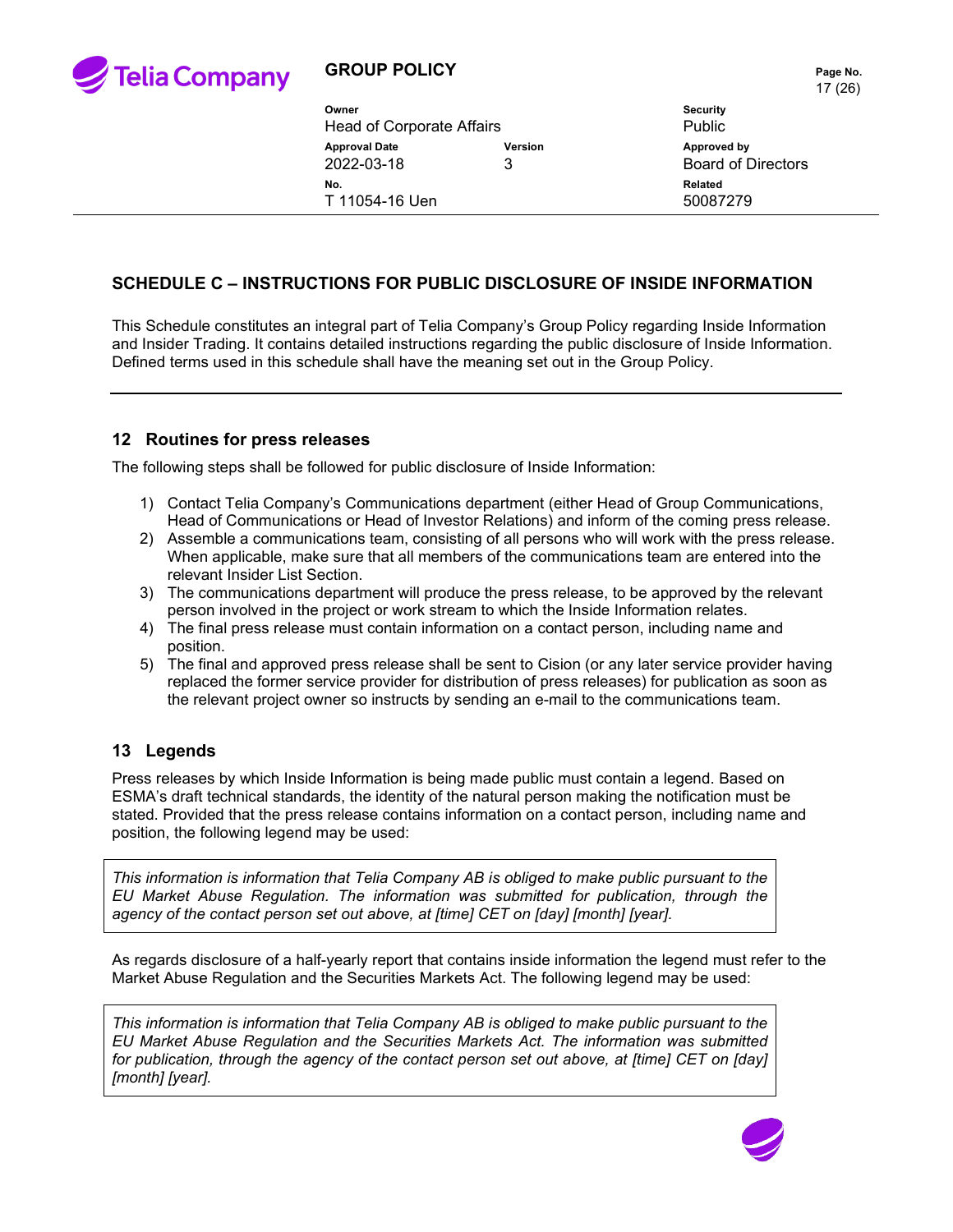

## **GROUP POLICY PAGE 2012 12:25 Page No.**

18 (26)

| Owner<br><b>Head of Corporate Affairs</b> |              | <b>Security</b><br><b>Public</b>         |
|-------------------------------------------|--------------|------------------------------------------|
| <b>Approval Date</b><br>2022-03-18        | Version<br>3 | Approved by<br><b>Board of Directors</b> |
| No.<br>T 11054-16 Uen                     |              | Related<br>50087279                      |

When disclosing the annual report or a half-yearly report that does not contain inside information the legend should refer to the Securities Markets Act only. The following legend may be used:

*This information is information that Telia Company AB is obliged to make public pursuant to the Securities Markets Act. The information was submitted for publication at [time] CET on [day] [month] [year].*

When disclosing an increase or decrease in the number of shares or votes in the company the legend should refer to the Financial Instruments Trading Act. The following legend may be used:

*This information is information that Telia Company AB is obliged to make public pursuant to the Financial Instruments Trading Act. The information was submitted for publication at [time] CET on [day] [month] [year].*

 $\mathcal{L}$  . The set of  $\mathcal{L}$ 

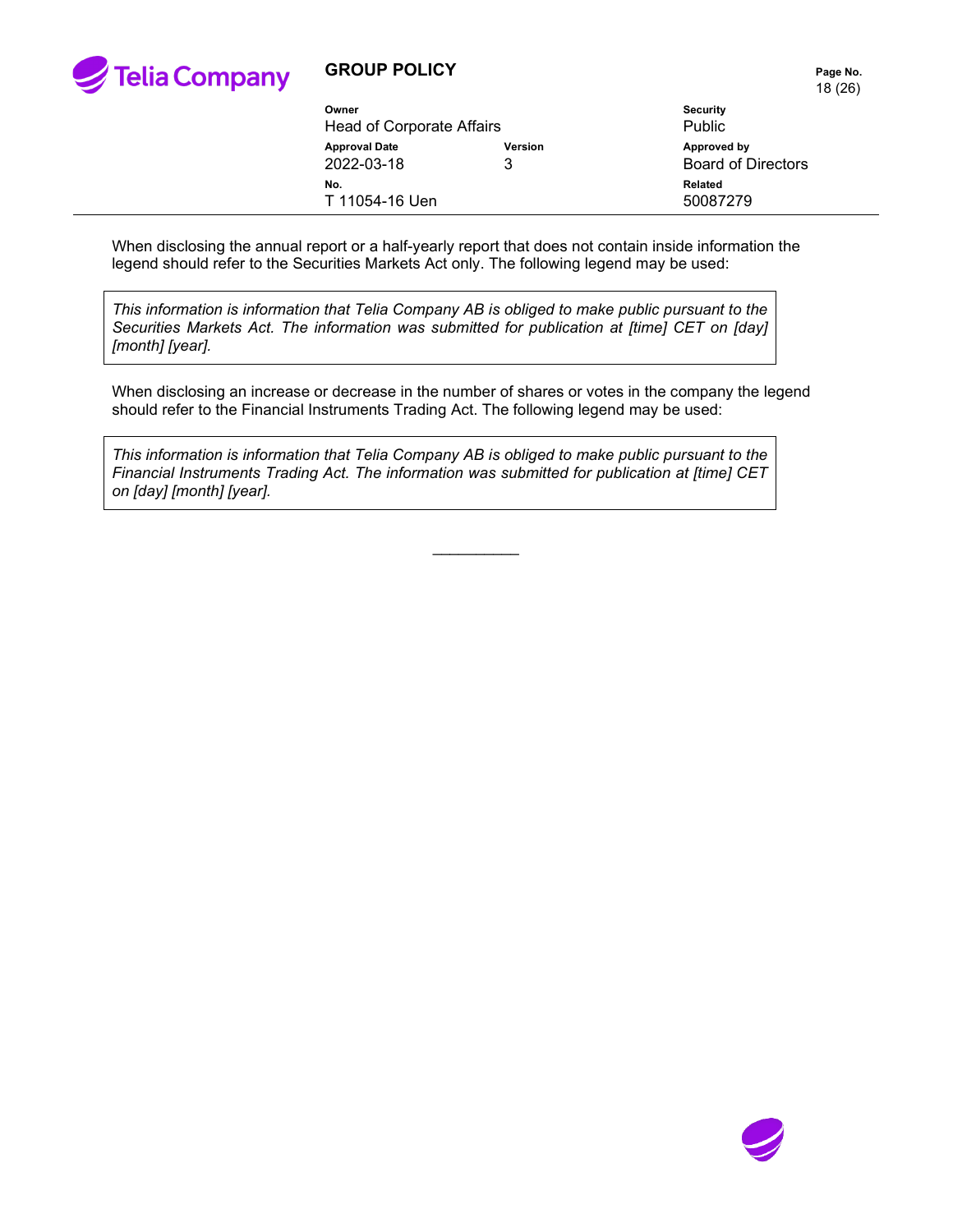

| Owner<br>Head of Corporate Affairs                 |  | <b>Security</b><br><b>Public</b>         |
|----------------------------------------------------|--|------------------------------------------|
| <b>Approval Date</b><br>Version<br>2022-03-18<br>3 |  | Approved by<br><b>Board of Directors</b> |
| No.<br>T 11054-16 Uen                              |  | Related<br>50087279                      |

### **SCHEDULE D – INSTRUCTIONS TO RESPONSIBILITY OWNERS**

This Schedule constitutes an integral part of Telia Company's Group Policy regarding Inside Information and Insider Trading. It contains detailed instructions regarding Responsibility Owners (*i.e.* persons appointed to manage projects or work streams which contain Inside Information). Defined terms used in this schedule shall have the meaning set out in the Group Policy.

A Responsibility Owner is appointed by the IIC following a resolution to delay disclosure of Inside Information. The duties of a Responsibility Owner are summarised below, but each Responsibility Owner must read the Group Policy in detail.

- The first obligation of a Responsibility Owner is to read and confirm receipt of the e-mail sent by the IIC (through any of its members) appointing the Responsibility Owner. It is important that the Responsibility Owner is fully aware of all its duties. The Responsibility Owner must contact the Group General Counsel in case of questions.
- The Responsibility Owner must open an Insider List Section, relating to the project or work stream regarding which the Responsibility Owner has been appointed. Telia Company's template for Insider List Sections shall be used. The Insider List Section shall include all information described in  $S$ chedule  $E$  – Instructions for the Insider List. The Responsibility owner must also continuously update the Insider List Section as further described in the aforementioned schedule. The latest version of the Insider List Section shall be sent to General Counsel as soon as it has been opened or following amendments to it (prior versions of the list must be retained – prior information shall never be deleted when an Insider List Section is updated). The final version of the Insider List Section shall be sent to the General Counsel once the Responsibility Owner has received notice that the list shall be closed.
- The Responsibility Owner must notify all persons included in the Insider List Section as soon as possible following entry into the Insider List Section, using the template text included in Schedule E. The Responsibility Owner must also make sure that each recipient has confirmed its receipt of the notice. All notices and confirmations must be saved in a separate folder, to be shared with the General Counsel.
- The Responsibility Owner shall ultimately decide to which persons Inside Information shall be disclosed. The Responsibility Owner may only grant such approval where necessary for the exercise of an employment, a profession or duties, and provided that the recipient of the information is obliged not to disclose it, *e.g.* pursuant to law, ethics rules or contract. The Responsibility Owner must also make sure that all persons granted access to Inside Information is aware of their obligations under the Group Policy.
- Responsibility Owners shall regularly evaluate whether it is known that any third party has access to Inside Information to which the Insider List Section relates and, if such is the case, whether the relevant third party is subject to confidentiality pursuant to law, ethics rules or contract.

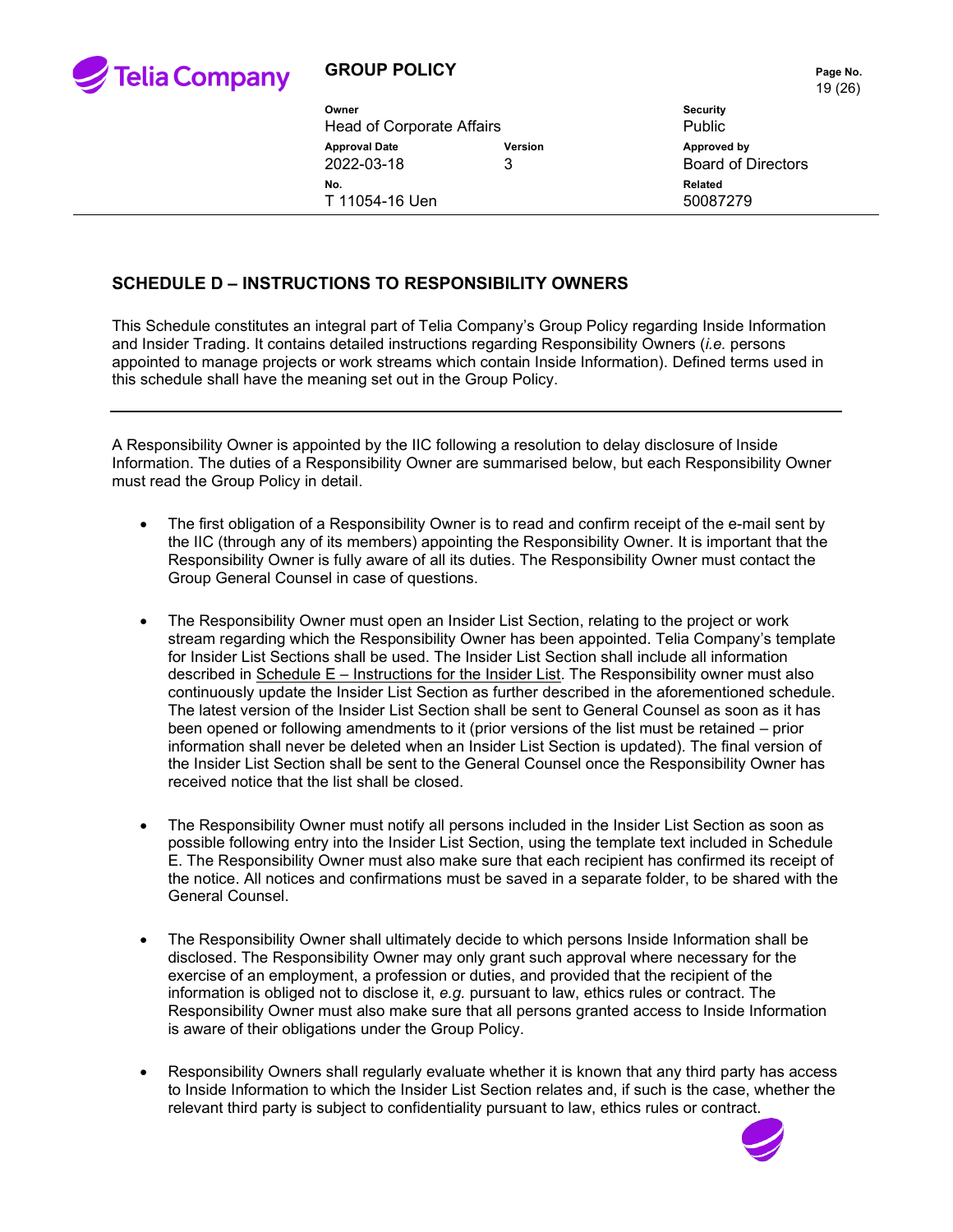

|                                    |                     | 20(26)                                   |
|------------------------------------|---------------------|------------------------------------------|
| Owner<br>Head of Corporate Affairs |                     | <b>Security</b><br><b>Public</b>         |
| <b>Approval Date</b><br>2022-03-18 | <b>Version</b><br>3 | Approved by<br><b>Board of Directors</b> |
| No.<br>T 11054-16 Uen              |                     | <b>Related</b><br>50087279               |

• The Responsibility Owner shall notify the General Counsel as soon as a previously reported circumstance has ceased to constitute Inside Information in a manner other than through publication of a press release (for example, if negotiations concerning a potential acquisition have terminated).

Please note that specific rules regarding the handling of the Insider List may be subject to change in case Telia Company has elected to retain a service provider for the handling of the Insider List.

 $\overline{\phantom{a}}$ 

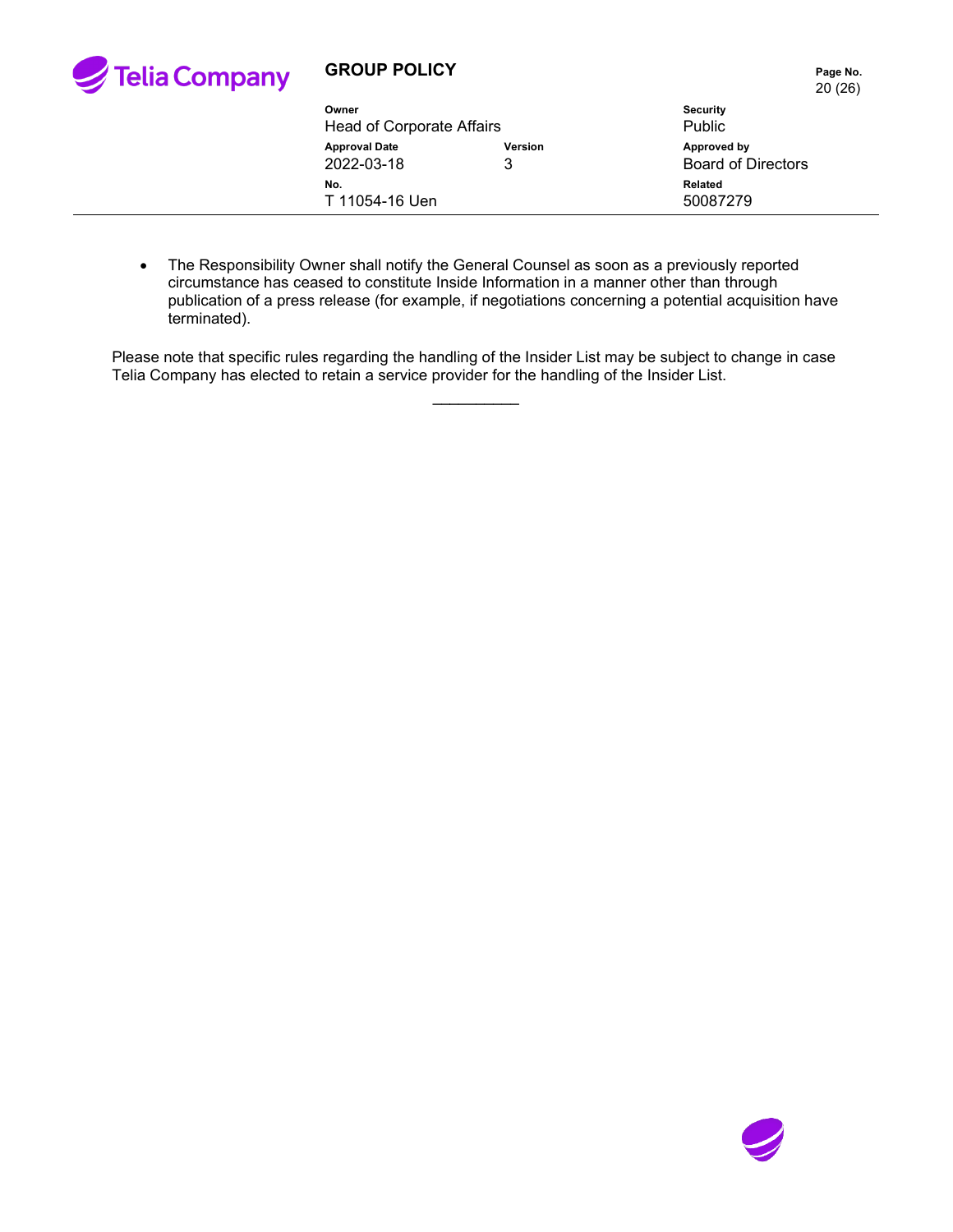

# **GROUP POLICY PAGE 2012 12:25 Page No.**

21 (26)

| Owner                                                     |  | <b>Security</b>                          |
|-----------------------------------------------------------|--|------------------------------------------|
| <b>Head of Corporate Affairs</b>                          |  | Public                                   |
| <b>Approval Date</b><br><b>Version</b><br>2022-03-18<br>3 |  | Approved by<br><b>Board of Directors</b> |
| No.<br>T 11054-16 Uen                                     |  | Related<br>50087279                      |

### **SCHEDULE E – TEMPLATE FOR NOTIFICATION TO CLOSELY ASSOCIATED PERSON**

This Schedule constitutes an integral part of Telia Company's Group Policy regarding Inside Information and Insider Trading. It is recommended that the template is used by Senior Directors when informing their Closely Associated Persons of their obligations. Defined terms used in this schedule shall have the meaning set out in the Group Policy.

 $\overline{\phantom{a}}$ 

[Template to be added]

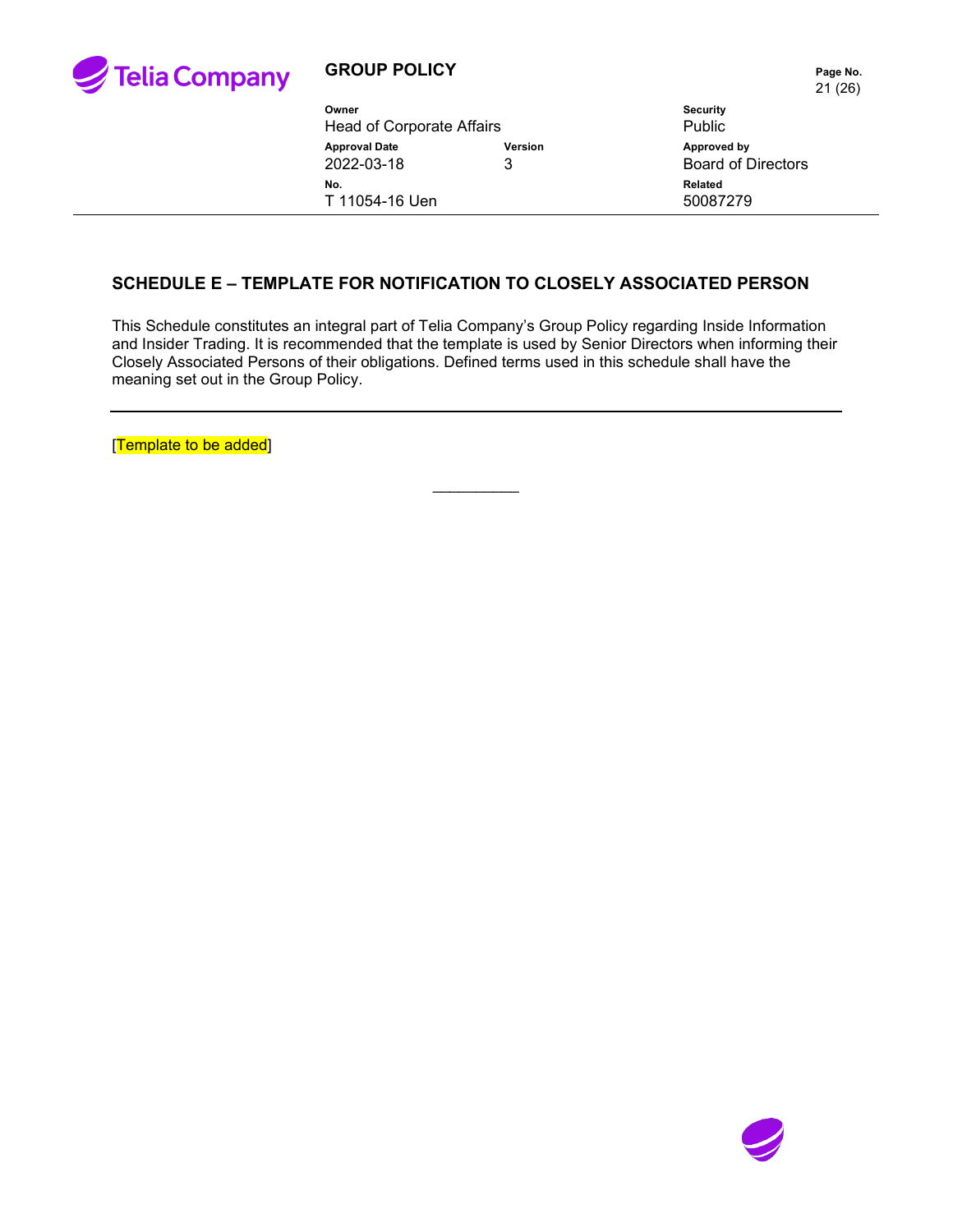

# **GROUP POLICY PAGE 10 Page No.**

|                           |                | ZZ IZI                    |  |
|---------------------------|----------------|---------------------------|--|
| Owner                     |                | <b>Security</b>           |  |
| Head of Corporate Affairs |                | <b>Public</b>             |  |
| <b>Approval Date</b>      | <b>Version</b> | Approved by               |  |
| 2022-03-18                | 3              | <b>Board of Directors</b> |  |
| No.                       |                | Related                   |  |
| T 11054-16 Uen            |                | 50087279                  |  |
|                           |                |                           |  |

### **SCHEDULE F – INSTRUCTIONS FOR THE INSIDER LIST**

This Schedule constitutes an integral part of Telia Company's Group Policy regarding Inside Information and Insider Trading. It contains detailed instructions regarding the opening and maintenance of the Insider List (and sub-sections of it). Defined terms used in this schedule shall have the meaning set out in the Group Policy.

#### **14 Insider List**

In accordance with the Market Abuse Regulation, Telia Company must prepare an insider list containing the names of all who have access to Inside Information ("**Insider List**"). The Insider List must be prepared in accordance with a standardized format adopted by the EU Commission through the Implementing Regulation (EU) 2016/347[4.](#page-21-0)

The Insider List shall be prepared for the sole purpose of satisfying applicable legal requirements. Registration in the Insider List shall not give rise to any rights or obligations for the registered person, other than as prescribed by law or in other provisions and regulations on a national or European level.

### **14.1 Content**

The Insider List shall include all persons who at any given time have access to Inside Information and who are working for Telia Company under a contract of employment, or otherwise performing tasks through which they have access to Inside Information (*e.g.* consultants, advisers, accountants or credit rating agencies). The Insider List shall be divided into sub-sections for each event relating to Telia Company (whether it is a M&A project, a financial report or another sensitive project or work stream), which contains Inside Information (each referred to as an "**Insider List Section**"), *i.e.* the Insider List is constituted by all Insider List Sections and Secondary Lists (and, should Telia Company elect to have one, a separate list of permanent insiders).

The Insider List shall contain:

- the identity of each person having access to Inside Information;
- the reason for including that person in the Insider List;
- the date and time at which that person obtained access to Inside Information; and
- the date on which the Insider List Section was opened.

Note that a person who is registered in one Insider List Section due to access to certain Inside Information must be registered in another Insider List Section if the person obtains access to Inside Information relating to another insider event. Consequently, the same person may be included in several different Insider List Sections, or in more than one Secondary List (as defined below).

<span id="page-21-0"></span><sup>4</sup> Commission Implementing Regulation (EU) 2016/347 of 10 March 2016 laying down implementing technical standards with regard to the precise format of insider lists and for updating insider lists in accordance with Regulation (EU) No 596/2014 of the European Parliament and of the Council.

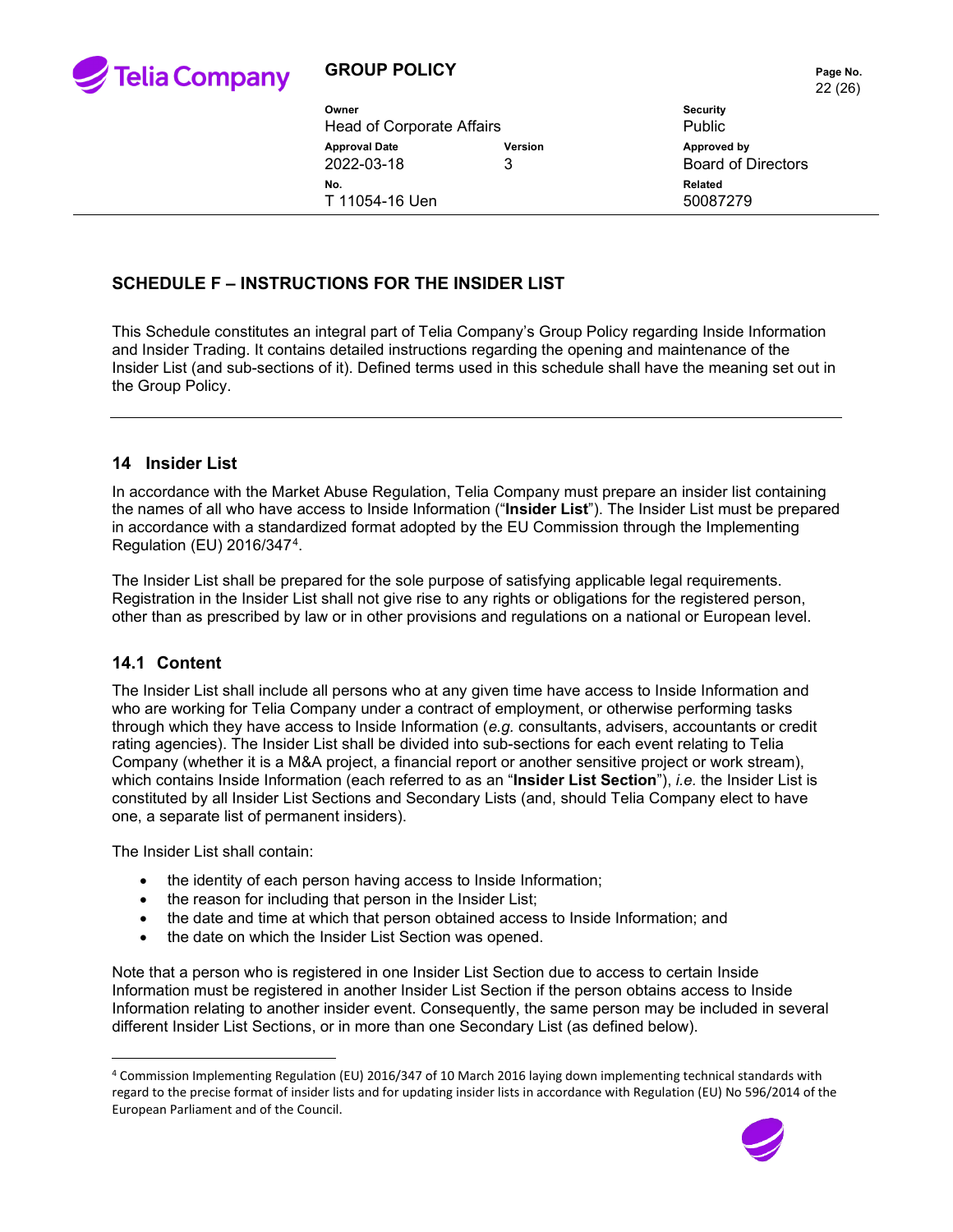

# **GROUP POLICY PAGE 10 Page No.**

|                           |                | 23(26)                    |  |
|---------------------------|----------------|---------------------------|--|
| Owner                     |                | <b>Security</b>           |  |
| Head of Corporate Affairs |                | <b>Public</b>             |  |
| <b>Approval Date</b>      | <b>Version</b> | Approved by               |  |
| 2022-03-18                | 3              | <b>Board of Directors</b> |  |
| No.                       |                | <b>Related</b>            |  |
| T 11054-16 Uen            |                | 50087279                  |  |

### **14.2 Updates**

The Insider List (or each Insider List Section) must be updated promptly:

- when there is a change in the reason for including a person already on the Insider List;
- when there is a new person who has access to Inside Information and needs to be added to the Insider List; and
- when a person ceases to have access to Inside Information.

For each update, it must be specified the date and time when the event triggering the update occurred.

The opening or updating of the Insider List (or Insider List Section) may not be deferred on the ground that any detail or details required concerning a person are not available. Where any detail is missing, the person responsible for the relevant Insider List Section must take all reasonable steps in order to obtain such information from the person who has been registered in the Insider List, as soon as possible.

When an Insider List Section is updated, the date and time of the updating must be stated. Earlier versions of the Insider List Section must be retained. In addition, it must be ensured that each Insider List Section is retained for at least five years after it was drawn up or updated, after the date of the most recent update.

### **14.3 Administration of the Insider List**

Telia Company's Group General Counsel has overall responsibility for the Insider List and for all communications with Finansinspektionen with respect to the Insider List.

Once a Responsibility Owner is appointed, that person is responsible for opening and updating an Insider List Section for the project or work stream over which such person is responsible. Any questions in this respect should be addressed to the Group General Counsel. The Responsibility Owner shall use the at each time applicable template for Insider Lists, and must send a copy of the Insider List Section to the Group General Counsel (i) as soon as it has been opened and (ii) as soon as any updates have been made to it.

The Responsibility Owner shall notify the Group General Counsel as soon as a previously reported circumstance has ceased to constitute Inside Information in a manner other than through publication of a press release (for example, if negotiations concerning a potential acquisition have terminated). The Group General Counsel will, based on the information supplied by the Responsibility Owner, determine if the Insider List Section can be closed. Once an Insider List Section has been declared closed by the Group General Counsel, the Responsibility Owner must send the final version of the Insider List Section to the Group General Counsel.

Telia Company may from time to time elect to use the services of a third party to keep and update the Insider List. In such case, the interface of such third party service provider shall be used for keeping the Insider List (and all Insider List Sections).

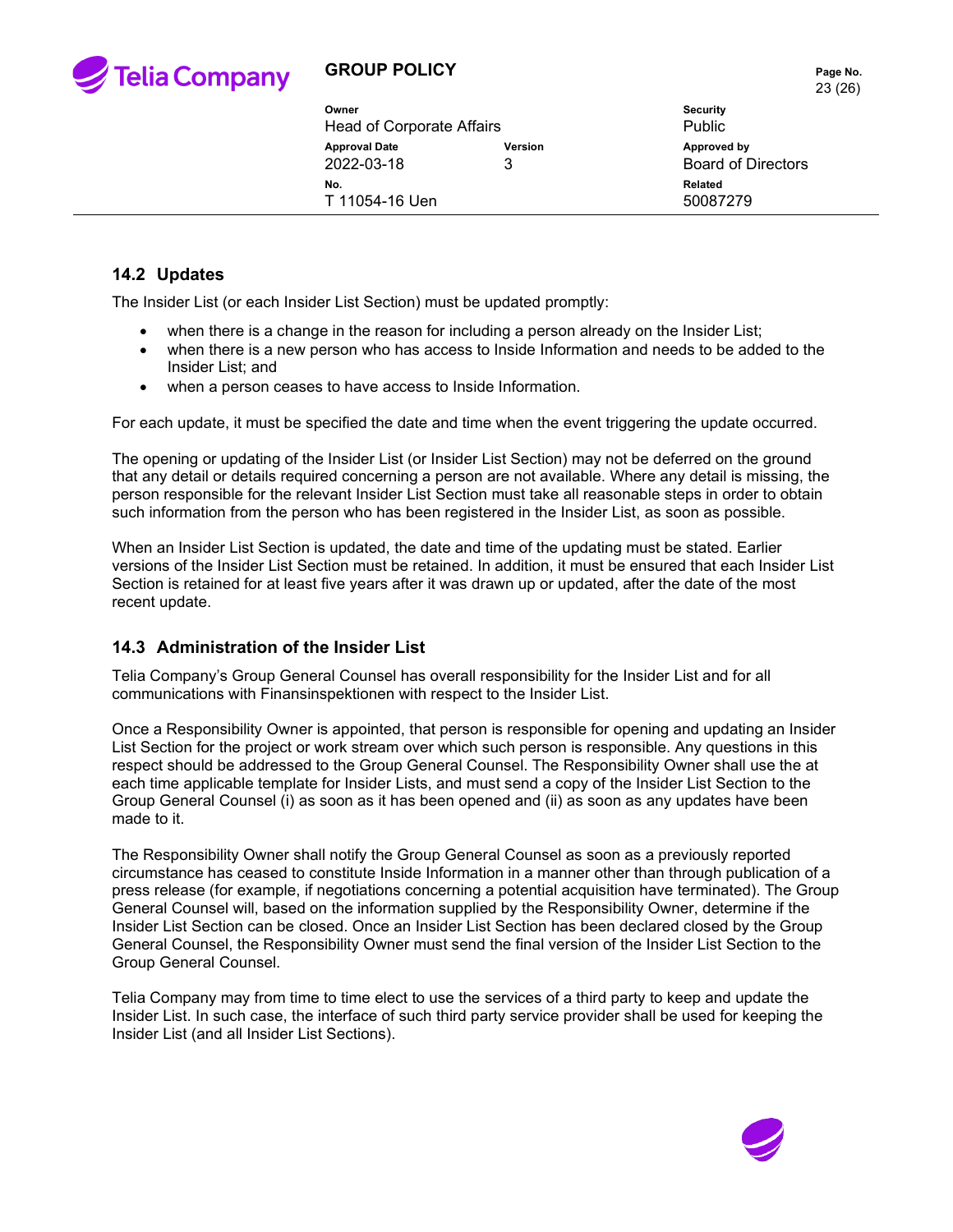

# **GROUP POLICY Page No.**

| 900 - 91                  |                | <b>Faye NO</b>            |  |
|---------------------------|----------------|---------------------------|--|
|                           |                | 24 (26)                   |  |
| Owner                     |                | <b>Security</b>           |  |
| Head of Corporate Affairs |                | <b>Public</b>             |  |
| <b>Approval Date</b>      | <b>Version</b> | Approved by               |  |
| 2022-03-18                | 3              | <b>Board of Directors</b> |  |
| No.                       |                | Related                   |  |

#### **14.4 Notices**

Telia Company must take all reasonable steps to ensure that all persons included on an Insider List provide written confirmation that they acknowledge the legal and regulatory duties entailed and are aware of the sanctions applicable to Insider Trading and unlawful disclosure of Inside Information. An e-mail containing the following information shall always be sent to each person being entered into the Insider List (by the relevant Responsibility Owner, unless the IIC has instructed otherwise):

T 11054-16 Uen 50087279

"Telia Company's Inside Information Committee (the "**IIC**") has resolved that information pertaining to [[Project [NAME] / [the financial report for [REPORTING PERIOD]] shall be regarded as Inside Information (as defined in Telia Company's Group Policy regarding Inside Information and Insider Trading, the "**Policy**").

The IIC has furthermore resolved that the disclosure of such Inside Information to the public shall be delayed in accordance with the rules in the Market Abuse Regulation (Sw. *marknadsmissbruksförordningen*) and that, consequently, an Insider List Section (as defined in the Policy) listing *inter alia* all persons with access to the Insider Information relating to the insider event shall be opened and updated in accordance with the rules set out in the Policy.

This e-mail is sent to inform you that you have been included on the Insider List Section. Always bear in mind that:

- You must treat all Inside Information with the greatest level of care and avoid handling Inside Information in a manner that could lead to disclosure of it to any unauthorised person (whether intentionally or unintentionally).
- Inside Information may not be disclosed to unauthorised persons do not share Inside Information which you have access to unless you *know* that the recipient is included in the Insider List Section to which the Inside Information relates (ask your Responsibility Owner in case you are not sure).
- Unauthorised disclosure of Inside Information is a crime and can lead to fines or imprisonment for up to one year.
- You are prohibited from trading with Telia Securities, directly or indirectly, for as long as you have access to Inside Information (this prohibition includes amending trading orders which are already in place but not yet executed). This prohibition also includes inducing others to trade with Telia Securities. Insider Trading is a crime that is generally punished with imprisonment in up to four years, although minor offences can be punished with fines.

Further information and obligations are included in the Policy, which you are required to have read. Contact the Responsibility Owner for [[Project [NAME] / [the financial report for [REPORTING PERIOD]] if you have any questions regarding your obligations.

The Insider List contains no information other than as required pursuant to the Market Abuse Regulation. Telia Company is the data controller in respect of the processing of personal data in the Insider List. Upon request, Telia Company is obliged to submit the Insider List to Finansinspektion and, upon request, may also disclose the list to other public authorities or bodies investigating suspicions of violations of the rules in the Market Abuse Regulation related to Telia Securities. The Insider List will not be used for any other purpose than as prescribed in the Market Abuse Regulation. You are entitled to receive an extract containing

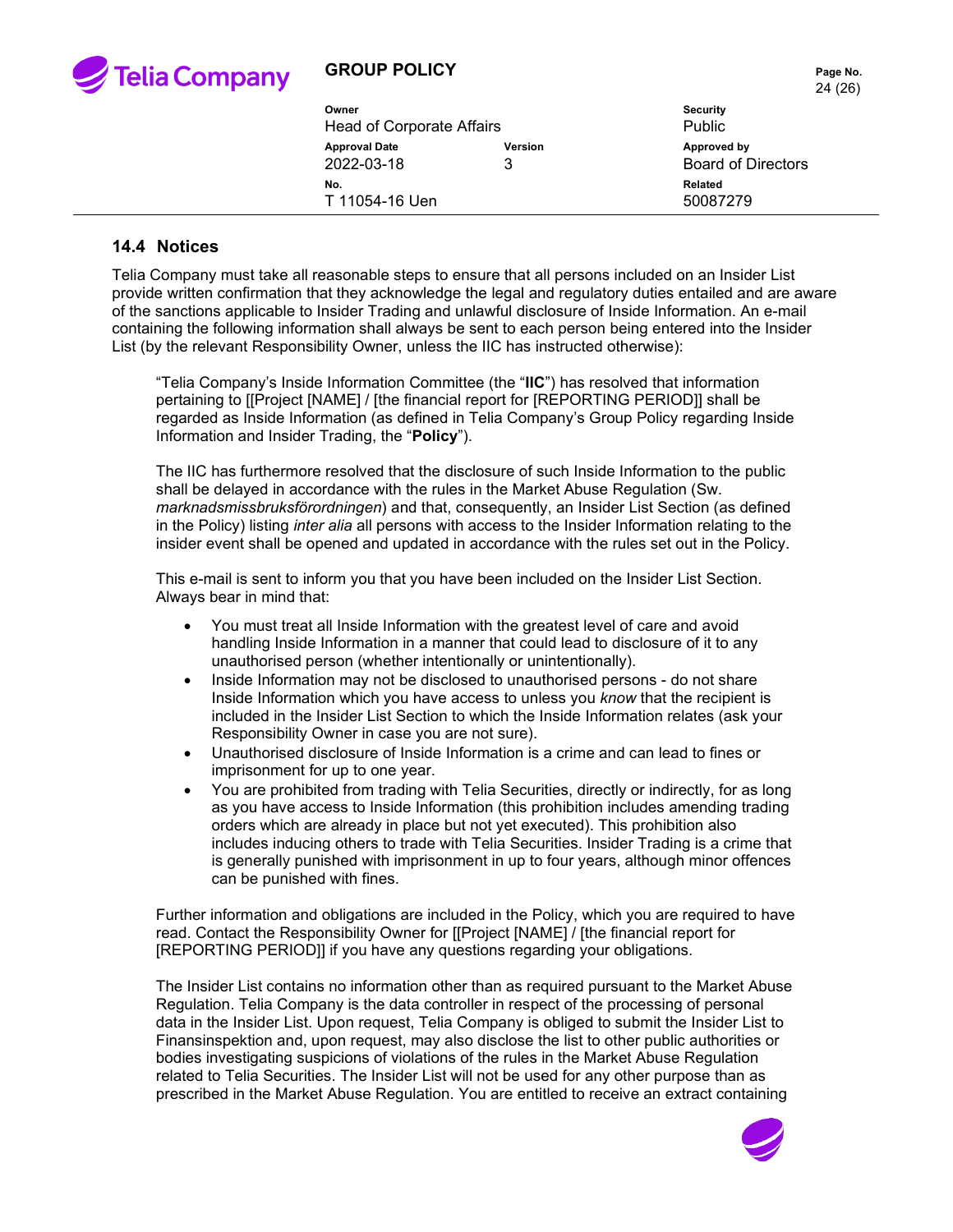

# **GROUP POLICY PAGE 10.** Page No.

|  |                           |                | ZU (ZU)                   |
|--|---------------------------|----------------|---------------------------|
|  | Owner                     |                | <b>Security</b>           |
|  | Head of Corporate Affairs |                | <b>Public</b>             |
|  | <b>Approval Date</b>      | <b>Version</b> | Approved by               |
|  | 2022-03-18                | 3              | <b>Board of Directors</b> |
|  | No.                       |                | Related                   |
|  | T 11054-16 Uen            |                | 50087279                  |

the information about you included in the Insider List and, upon request, Telia Company is obliged to rectify any incorrect, incomplete or misleading information.

Please **acknowledge receipt of this e-mail at your earliest convenience**. By acknowledging receipt, you also **confirm that you have read and understood the contents of this e-mail and the Policy**."

The subject of the e-mail shall state: "**Notice of Registration in Telia Company's Insider List – Read and Confirm Receipt**". The e-mail shall be sent with high priority.

The relevant Responsibility Owner is responsible for ensuring that each person included in the Insider List Section has received and confirmed receipt of the e-mail. Sent messages containing the notice, as well as received written confirmations, shall be saved electronically in a special folder. Each Responsibility Owner must forward all such notices and confirmations to the Group General Counsel.

As soon as a person in the Insider List ceases to have access to Inside Information, for example because Telia Company has publicly disclosed the information, this must be recorded in the Insider List Section and a notice thereof shall be given to the person(s) in question through a message being sent by e-mail. A confirmation of receipt is not required. The notice shall be worded as follows:

"Please note that you are no longer registered in the Insider List Section of Telia Company with respect to [[Project [NAME] / [the financial report for [REPORTING PERIOD]].

However, please note that even though you have been removed from the Insider List Section in respect of [[Project [NAME] / [the financial report for [REPORTING PERIOD]], you may still be recorded in the Insider List as having access to other Inside Information concerning Telia Company. In such case, the legal prohibitions to disclose such information and to trade in Telia shares and other financial instruments issued by, or related to, Telia Company continue to apply."

#### **14.5 Secondary Lists**

When Telia Company retains external service providers (*e.g.* a law firm, financial adviser or accounting firm), Telia Company may instruct such service provider to maintain a secondary insider list (a "**Secondary List**") of persons within the service provider's organisation who have access to the Inside Information. Formally speaking, such Secondary List constitutes a part of Telia Company's Insider List and, accordingly, Telia Company must ensure that the service provider, upon request by Telia Company, is obliged to immediately submit such Secondary List to Telia Company. A Secondary List must contain all information required to be included in the Insider List. Telia Company's template for Secondary Lists shall be used by the external service provider.

According to the Market Abuse Regulation, Telia Company is responsible for compliance with the Regulation's rules regarding Insider Lists notwithstanding that Telia Company has instructed any other person to maintain a Secondary List.



 $25$  (26)